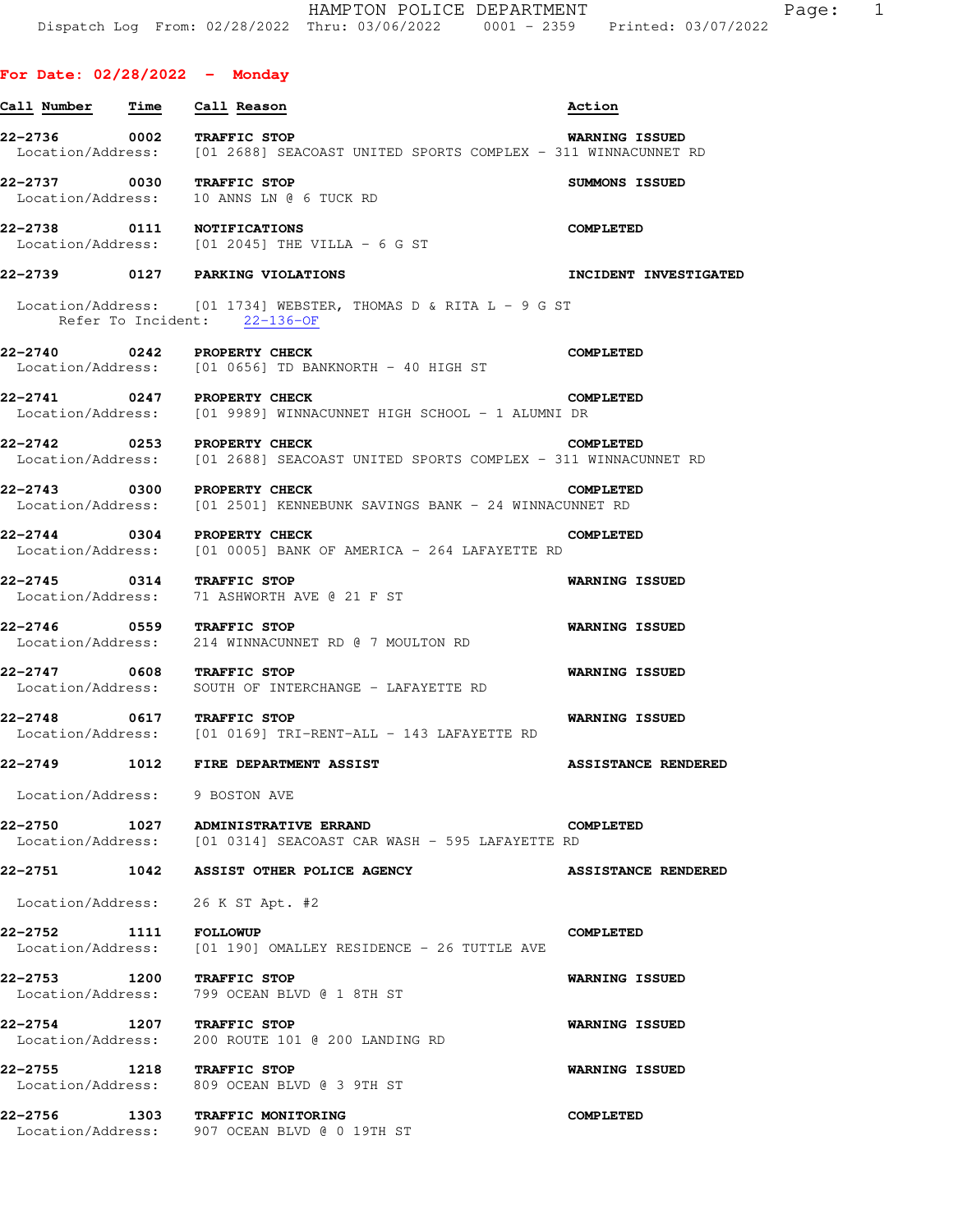|                                  | HAMPTON POLICE DEPARTMENT<br>Dispatch Log From: 02/28/2022 Thru: 03/06/2022 0001 - 2359 Printed: 03/07/2022                    |                              | Page: | - 2 |
|----------------------------------|--------------------------------------------------------------------------------------------------------------------------------|------------------------------|-------|-----|
|                                  | 22-2757 1355 PROPERTY CHECK COMPLETED<br>Location/Address: [01 3423] HAMPTON BEACH VILLAGE DISTRICT PARKING - 166 ASHWORTH AVE |                              |       |     |
| 22-2758 1406 ASSAULT             |                                                                                                                                | <b>ACTIVITY INVESTIGATED</b> |       |     |
| Location/Address: 400 HIGH ST    |                                                                                                                                |                              |       |     |
| 22-2759 1432 ACCIDENT            |                                                                                                                                | <b>ACCIDENT INVESTIGATED</b> |       |     |
|                                  | Vicinity of: [01 0593] OLD SALT RESTAURANT - 490 LAFAYETTE RD<br>Refer To Accident: 22-55-AC                                   |                              |       |     |
|                                  | 22-2760 1439 FINGERPRINTING<br>Location/Address: [01 728] HAMPTON POLICE STATION - 100 BROWN AVE                               | <b>COMPLETED</b>             |       |     |
|                                  | 22-2761 1511 PUBLIC ASSIST-WELFARE CHECK<br>Location/Address: [01 321] DEARBORN APARTMENTS - 7 DEARBORN AVE Apt. #114          | COMPLETED                    |       |     |
|                                  | 22-2762 1531 ADMINISTRATIVE ERRAND<br>Location/Address: [01 9998] HAMPTON TOWN OFFICE - 100 WINNACUNNET RD                     | <b>COMPLETED</b>             |       |     |
| 22-2763 1531 FOLLOWUP            |                                                                                                                                | INCIDENT INVESTIGATED        |       |     |
| Location/Address: 158 HIGH ST    | Refer To Incident: 22-137-OF                                                                                                   |                              |       |     |
| 22-2764 1617 TRAFFIC STOP        | Location/Address: 799 OCEAN BLVD @ 1 8TH ST                                                                                    | <b>WARNING ISSUED</b>        |       |     |
|                                  | 22-2765 1620 LEGAL PAPER SERVICE<br>Location/Address: [01 321] DEARBORN APARTMENTS - 7 DEARBORN AVE Apt. #319                  | <b>NOT SERVED</b>            |       |     |
|                                  | 22-2766 1637 ASSIST OTHER POLICE AGENCY                                                                                        | <b>MESSAGED DELIVERED</b>    |       |     |
|                                  | Location/Address: [01 737] BLUEBAY TERRACE CONDOS - 597R LAFAYETTE RD Apt. #205                                                |                              |       |     |
| 22-2767 1754 TRAFFIC STOP        | Location/Address: 809 OCEAN BLVD @ 3 9TH ST                                                                                    | SUMMONS ISSUED               |       |     |
|                                  | 22-2768 1953 SUSPICIOUS ACTIVITY<br>Location/Address: [01 2258] PATOINE RESIDENCE - 18 SAPPHIRE AVE                            | <b>COMPLETED</b>             |       |     |
|                                  | 22-2769 2010 FIRE DEPARTMENT ASSIST                                                                                            | <b>ASSISTANCE RENDERED</b>   |       |     |
|                                  | Location/Address: [01 3413] RAVENCRAFT RESIDENCE - 139 MILL RD                                                                 |                              |       |     |
| 22-2770 2032                     | TRAFFIC STOP<br>Location/Address: [01 2318] THE COMMUNITY OVEN - 845 LAFAYETTE RD Apt. #7                                      | <b>WARNING ISSUED</b>        |       |     |
| 22-2771                          | 2141 NOTIFICATIONS<br>Location/Address: [01 728] HAMPTON POLICE STATION - 100 BROWN AVE                                        | <b>COMPLETED</b>             |       |     |
| 22-2772 2215 DOMESTIC            | Location/Address: [01 322] BREAKERS BY THE SEA - 409 OCEAN BLVD                                                                | PEACE RESTORED               |       |     |
| 22–2773                          | 2247 DOMESTIC<br>Location/Address: [01 322] BREAKERS BY THE SEA - 409 OCEAN BLVD Apt. #10                                      | <b>COMPLETED</b>             |       |     |
| For Date: $03/01/2022 -$ Tuesday |                                                                                                                                |                              |       |     |
| 22-2774 0022 TRAFFIC STOP        |                                                                                                                                | SUMMONS ISSUED               |       |     |

 Location/Address: [01 0593] OLD SALT RESTAURANT - 490 LAFAYETTE RD **22-2775 0036 TRAFFIC STOP WARNING ISSUED**  Location/Address: 393 HIGH ST @ 1 DUNVEGAN WOODS DR **22-2777 0105 SUSPICIOUS ACTIVITY ACTIVITY INVESTIGATED** 

Location/Address: [01 0001] CITIZENS BANK - 35 WINNACUNNET RD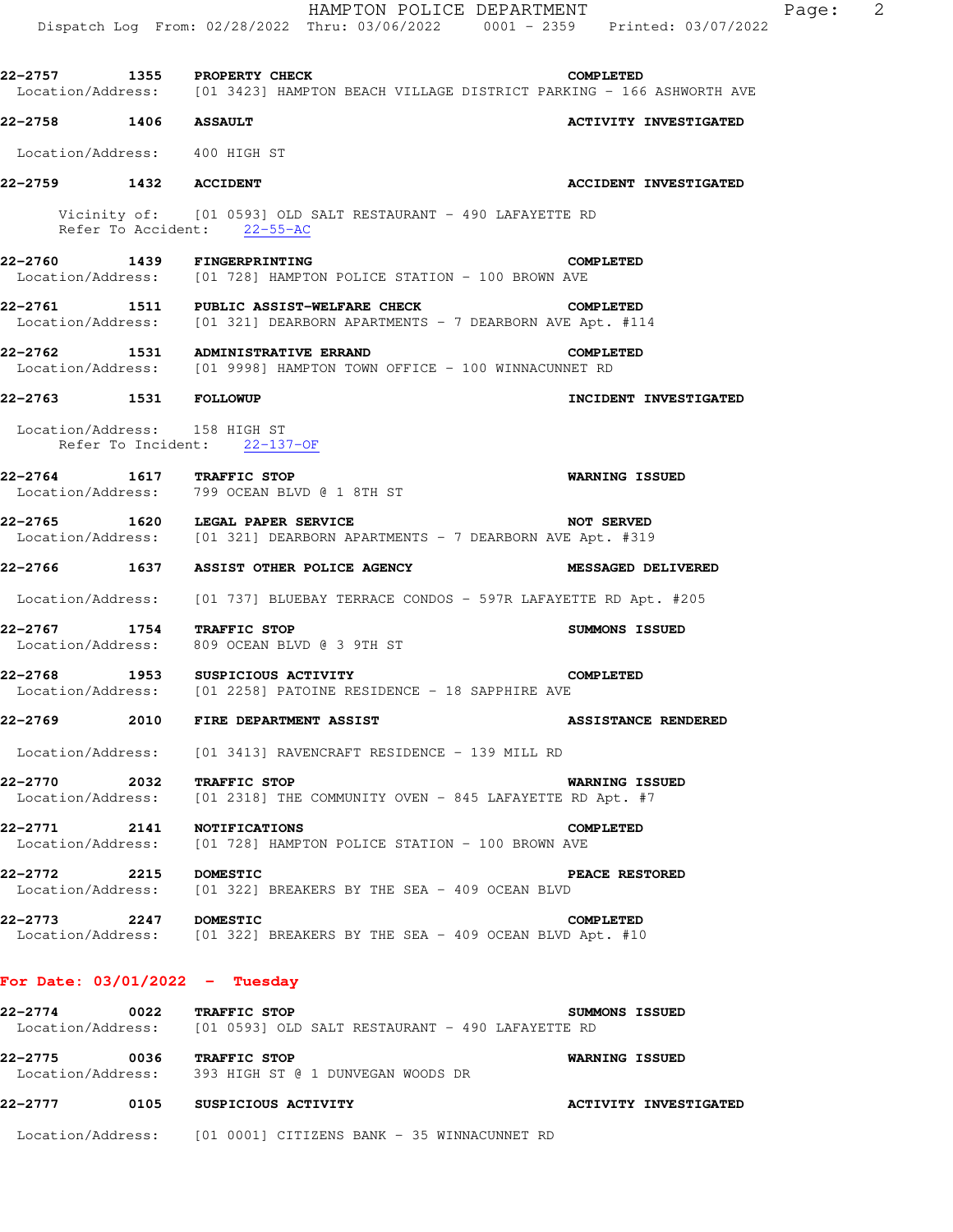| 22–2778 |                                                                                          | 0119 SUSPICIOUS ACTIVITY                                                                                                                                                                                                                                               | <b>ACTIVITY INVESTIGATED</b> |
|---------|------------------------------------------------------------------------------------------|------------------------------------------------------------------------------------------------------------------------------------------------------------------------------------------------------------------------------------------------------------------------|------------------------------|
|         |                                                                                          | Location/Address: 215 OCEAN BLVD @ 8 B ST                                                                                                                                                                                                                              |                              |
|         | Address:<br>Age: $\overline{48}$                                                         | 22-2779 0129 TRAFFIC STOP<br>Location/Address: 89 DEARBORN AVE @ 15 ANNS LN<br>Refer To Arrest: 22-76-AR<br>Arrest: FORDHAM, JOHN T<br>HAMPTON, NH<br>Charges: DRIVING AFTER REVOCATION OR SUSPENSION                                                                  | <b>ARREST</b>                |
|         |                                                                                          | 22-2780 0138 TRAFFIC STOP<br>Location/Address: 283 HIGH ST @ 2 LAMPREY TER                                                                                                                                                                                             | WARNING ISSUED               |
|         |                                                                                          | 22-2781 0152 TRAFFIC STOP<br>Location/Address: [01 456] UNDERWOOD BRIDGE - 1 OCEAN BLVD                                                                                                                                                                                | <b>WARNING ISSUED</b>        |
|         |                                                                                          | 22-2782 0218 PARKING VIOLATIONS                                                                                                                                                                                                                                        | PARKING VIOLATION ISSUED     |
|         | Location/Address: I ST                                                                   |                                                                                                                                                                                                                                                                        |                              |
|         | Location/Address: 0 ST                                                                   | 22-2783 0232 PARKING VIOLATIONS                                                                                                                                                                                                                                        | <b>COMPLETED</b>             |
|         |                                                                                          | 22-2784 0326 TRAFFIC STOP<br>Location/Address: 300 WINNACUNNET RD @ 2 LOCKE RD                                                                                                                                                                                         | <b>WARNING ISSUED</b>        |
|         |                                                                                          | 22-2785 0613 FIRE DEPARTMENT ASSIST                                                                                                                                                                                                                                    | <b>ASSISTANCE RENDERED</b>   |
|         |                                                                                          | Location/Address: [01 0599] SCHEVIS RESIDENCE - 467 EXETER RD                                                                                                                                                                                                          |                              |
|         |                                                                                          | 22-2786 0840 ADMINISTRATIVE ERRAND CONDECT 2786 0840 CONTINUISTRATIVE ERRAND CONTRACT ON A MASH - 595 LAFAYETTE RD                                                                                                                                                     | <b>COMPLETED</b>             |
|         |                                                                                          | 22-2787 0843 NOTIFICATIONS C<br>Location/Address: [01 0095] HAMPTON CLEANERS - 644 LAFAYETTE RD                                                                                                                                                                        | <b>COMPLETED</b>             |
|         |                                                                                          | 22-2788 0901 ASSIST OTHER POLICE AGENCY                                                                                                                                                                                                                                | <b>ASSISTANCE RENDERED</b>   |
|         |                                                                                          | Location/Address: [01 0424] MCCREA RESIDENCE - 22 MACE RD Apt. #4                                                                                                                                                                                                      |                              |
| 22-2789 |                                                                                          | 0908 TRAFFIC STOP<br>Location/Address: 953 OCEAN BLVD @ 43 CUSACK RD                                                                                                                                                                                                   | WARNING ISSUED               |
| 22-2790 | 0953<br>Location/Address:                                                                | <b>TRAFFIC STOP</b><br>237 EXETER RD @ 38 FALCONE CIR                                                                                                                                                                                                                  | WARNING ISSUED               |
| 22-2791 | 1000<br>Location/Address:                                                                | TRAFFIC MONITORING<br>215 OCEAN BLVD @ 8 B ST                                                                                                                                                                                                                          | <b>COMPLETED</b>             |
| 22-2792 | 1021<br>Location/Address:                                                                | TRAFFIC STOP<br>M ST                                                                                                                                                                                                                                                   | WARNING ISSUED               |
| 22–2793 | 1021<br>Location/Address:<br>Refer To Arrest:<br>Arrest:<br>Address:<br>Age:<br>Charges: | DRIVING UNDER INFLUENCE<br>325 LAFAYETTE RD<br>$22 - 77 - AR$<br>SADHWANI, SURESH<br>ROCHESTER, NH<br>49<br>Driving or Operating Under Influence of Drugs or Liquor<br>Driving or Operating Under Influence of Drugs or Liquor<br>Aggravated Driving While Intoxicated | <b>ARREST</b>                |
| 22–2794 | 1029                                                                                     | MOTORIST ASSISTANCE                                                                                                                                                                                                                                                    | <b>ASSISTANCE RENDERED</b>   |
|         | Location/Address:                                                                        | $[01 1423]$ THE 401 TAVERN - 401 LAFAYETTE RD                                                                                                                                                                                                                          |                              |
| 22–2795 | 1031                                                                                     | FIRE DEPARTMENT ASSIST                                                                                                                                                                                                                                                 | <b>ASSISTANCE RENDERED</b>   |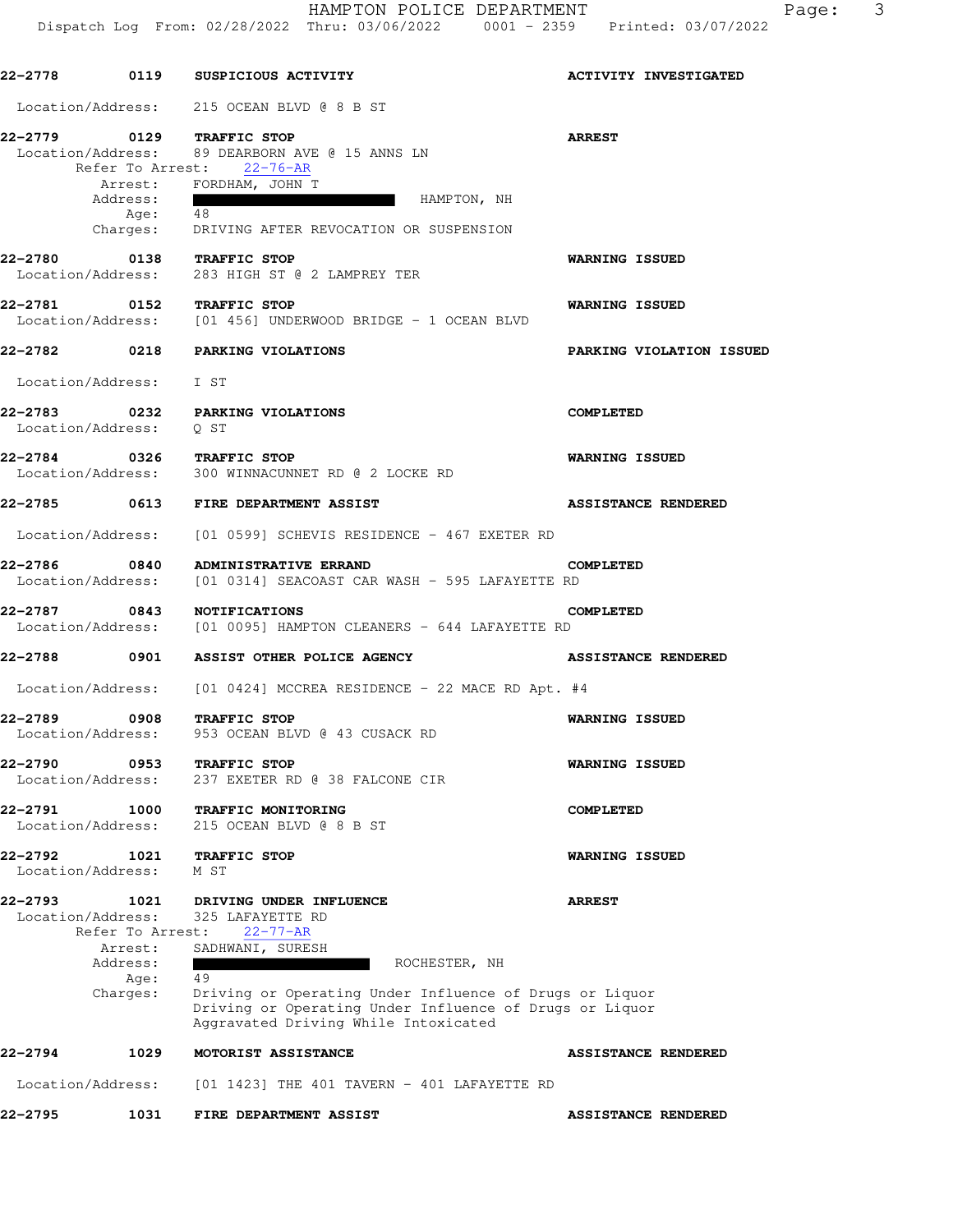|                                                                  | HAMPTON POLICE DEPARTMENT<br>Dispatch Log From: 02/28/2022 Thru: 03/06/2022 0001 - 2359 Printed: 03/07/2022 | - 4<br>Page:               |
|------------------------------------------------------------------|-------------------------------------------------------------------------------------------------------------|----------------------------|
|                                                                  | Location/Address: $[01 \t1330]$ J & J REALTY - 13 F ST                                                      |                            |
| 1058 TRAFFIC STOP<br>22-2796                                     | Location/Address: 200 ROUTE 101 @ 200 LANDING RD                                                            | <b>WARNING ISSUED</b>      |
| 22-2797 1135 LEGAL PAPER SERVICE<br>Refer To Field Int: 22-29-FI | Location/Address: [01 3484] HAMPTON DISTRICT COURT - 3 TIMBER SWAMP RD                                      | <b>SERVED</b>              |
| 22-2798 1217 CIVIL STANDBY                                       | Location/Address: [01 203] HAMPTON ARMS APARTMENTS - 698 LAFAYETTE RD Apt. #232                             | <b>COMPLETED</b>           |
| 22-2799 1236                                                     | <b>ACCIDENT</b><br>Location/Address: [01 L00125] WALGREENS DRUG STORE - 620 LAFAYETTE RD                    | <b>COMPLETED</b>           |
| 22-2800 1255 TRAFFIC STOP                                        | Location/Address: 799 OCEAN BLVD @ 1 8TH ST                                                                 | <b>WARNING ISSUED</b>      |
| 22-2801 1311 TRAFFIC STOP                                        | Location/Address: 809 OCEAN BLVD @ 3 9TH ST                                                                 | <b>WARNING ISSUED</b>      |
|                                                                  | 22-2802 1316 ASSIST OTHER POLICE AGENCY                                                                     | <b>ASSISTANCE RENDERED</b> |
| Location/Address:                                                | [01 3484] HAMPTON DISTRICT COURT - 3 TIMBER SWAMP RD                                                        |                            |
| 22-2803<br>1334 TRAFFIC STOP                                     | Location/Address: 20 CHURCH ST @ 4 FRANCIS ST                                                               | <b>WARNING ISSUED</b>      |
| 22-2804 1404                                                     | ASSIST OTHER POLICE AGENCY                                                                                  | <b>ASSISTANCE RENDERED</b> |
| Location/Address:                                                | [01 728] HAMPTON POLICE STATION - 100 BROWN AVE                                                             |                            |
| 22-2805<br>1411<br>Location/Address:                             | TRAFFIC STOP<br>[01 34] REGAL INN - 162 ASHWORTH AVE                                                        | <b>WARNING ISSUED</b>      |
| 22-2806 1429                                                     | TRAFFIC STOP<br>Location/Address: [01 621] ROCKY BEND - 500 OCEAN BLVD                                      | <b>WARNING ISSUED</b>      |
| 22-2807 1534 ADMINISTRATIVE ERRAND                               | Location/Address: [01 9998] HAMPTON TOWN OFFICE - 100 WINNACUNNET RD                                        | <b>COMPLETED</b>           |
| 22-2808                                                          | 1534 FIRE DEPARTMENT ASSIST                                                                                 | <b>ASSISTANCE RENDERED</b> |
|                                                                  | Location/Address: [01 293] HAMPTON INTERNAL MEDICINE - 55 HIGH ST Apt. #201                                 |                            |
| 22-2809 1538 ADMINISTRATIVE ERRAND                               | Location/Address: [01 3666] HAMPTON POLICE RANGE - 11 HARDART'S WAY                                         | <b>COMPLETED</b>           |
| 22-2810                                                          | 22-2810 1541 DOMESTIC P<br>Location/Address: [01 1215] KENISON APARTMENTS - 9 O ST Apt. #L                  | <b>PEACE RESTORED</b>      |
| 22-2811 1615 FOLLOWUP                                            | Location/Address: [01 660] SPEEDWAY GAS - 639 LAFAYETTE RD                                                  | <b>COMPLETED</b>           |
| 22-2812 1615 ALARM                                               | Location/Address: [01 3335] SANTE CENTER FOR HEALING - 861 LAFAYETTE RD Apt. #3                             | UNFOUNDED ALARM            |
| 22-2813 1704 FOLLOWUP                                            | Location/Address: [01 728] HAMPTON POLICE STATION - 100 BROWN AVE                                           | <b>COMPLETED</b>           |
| 22-2814 1722 TRAFFIC STOP                                        | Location/Address: 168 ASHWORTH AVE @ 6 FELLOWS AVE                                                          | <b>WARNING ISSUED</b>      |
| 22-2815 1736 TRAFFIC STOP                                        | Location/Address: 167 ASHWORTH AVE @ 19 O ST                                                                | <b>WARNING ISSUED</b>      |
|                                                                  | 22-2816 1804 FIRE DEPARTMENT ASSIST                                                                         | <b>ASSISTANCE RENDERED</b> |
|                                                                  | Location/Address: [01 2372] SANDERLIN RESIDENCE - 274 TOWLE FARM RD                                         |                            |
| 1815<br>22-2817                                                  | TRAFFIC STOP                                                                                                | <b>COMPLETED</b>           |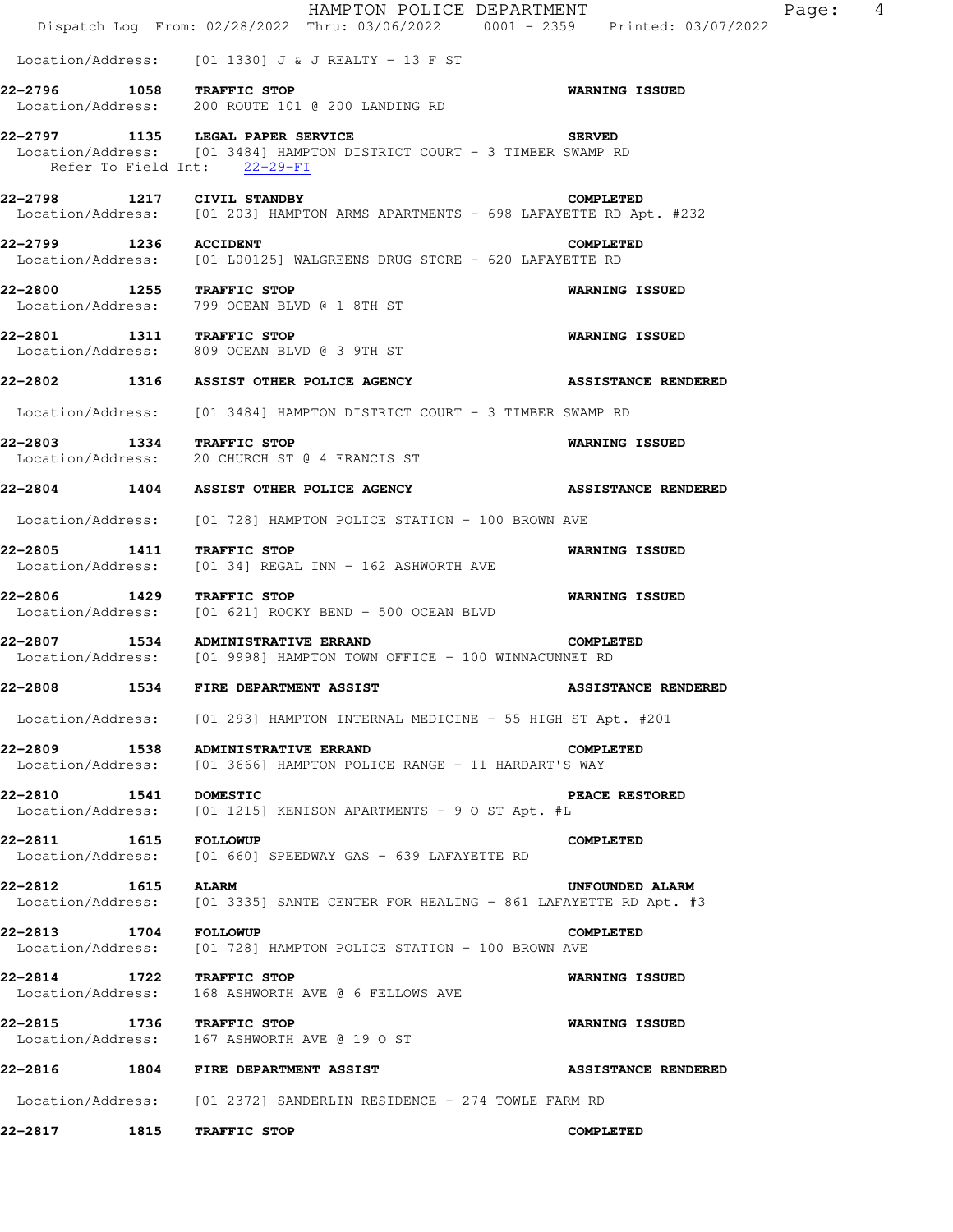|                              |                                         | HAMPTON POLICE DEPARTMENT<br>Dispatch Log From: 02/28/2022 Thru: 03/06/2022 0001 - 2359 Printed: 03/07/2022                                                             | Page:                      | 5 |
|------------------------------|-----------------------------------------|-------------------------------------------------------------------------------------------------------------------------------------------------------------------------|----------------------------|---|
| Location/Address:            |                                         | 31 OCEAN BLVD @ 2 P ST                                                                                                                                                  |                            |   |
| 22-2818<br>Location/Address: | 1934                                    | TRAFFIC STOP<br>[01 572] CASINO FRONT - 169 OCEAN BLVD                                                                                                                  | <b>WARNING ISSUED</b>      |   |
| 22-2819                      | 1953                                    | FIRE DEPARTMENT ASSIST                                                                                                                                                  | <b>ASSISTANCE RENDERED</b> |   |
| Location/Address:            |                                         | 3 WESTRIDGE DR                                                                                                                                                          |                            |   |
| 22-2820<br>Location/Address: | 2031                                    | <b>ALARM</b><br>[01 9992] MARSTON SCHOOL - 4 MARSTON WAY                                                                                                                | UNFOUNDED ALARM            |   |
| 22-2821<br>Location/Address: | 2138                                    | TRAFFIC STOP<br>[01 2216] SERVICE CREDIT UNION - 887 LAFAYETTE RD                                                                                                       | <b>WARNING ISSUED</b>      |   |
| 22–2822                      | 2216                                    | <b>NOTIFICATIONS</b><br>Location/Address: [01 728] HAMPTON POLICE STATION - 100 BROWN AVE                                                                               | <b>COMPLETED</b>           |   |
|                              |                                         | For Date: $03/02/2022 -$ Wednesday                                                                                                                                      |                            |   |
| 22-2823<br>Location/Address: | 0028<br>Refer To Arrest:                | TRAFFIC STOP<br>615 OCEAN BLVD @ 580 WINNACUNNET RD<br>$22 - 78 - AR$                                                                                                   | <b>ARREST</b>              |   |
|                              | Arrest:<br>Address:<br>Age:             | BEANE, STEPHANIE MICHELLE<br><u> Pilipinas kan kan pada 1999 dan pada 1999 dan pada 2001. Ang kanyang pada 2001 dan iaitu salah salah salah sa</u><br>HAMPTON, NH<br>49 |                            |   |
|                              | Charges:                                | Driving or Operating Under Influence - Subsequent Offense<br>PROTECTIVE CUSTODY<br>Driving or Operating Under Influence of Drugs or Liquor                              |                            |   |
| 22-2824<br>Location/Address: | 0107                                    | PROPERTY CHECK<br>[01 433] DEPOT SQUARE - 446 LAFAYETTE RD                                                                                                              | <b>COMPLETED</b>           |   |
| 22-2825<br>Location/Address: | 0304<br>Refer To Arrest:                | TRAFFIC STOP<br>494 WINNACUNNET RD @ 3 ACADIA AVE<br>$22 - 79 - AR$                                                                                                     | <b>ARREST</b>              |   |
|                              | Arrest:<br>Address:<br>Age:<br>Charges: | BEANE, STEPHANIE MICHELLE<br>HAMPTON, NH<br>p<br>49<br>DISOBEYING AN OFFICER                                                                                            |                            |   |
|                              |                                         | Default or Breach of Bail Conditions<br>22-2826 0324 PROPERTY CHECK                                                                                                     | <b>COMPLETED</b>           |   |
|                              |                                         | Location/Address: [01 1160] WINNACUNNET HIGH SCHOOL GYM - 1 ALUMNI DR                                                                                                   |                            |   |
|                              |                                         | 22-2827 0347 PROPERTY CHECK<br>Location/Address: [01 0154] SEACOAST COINS AND JEWELRY - 725 LAFAYETTE RD                                                                | COMPLETED                  |   |
|                              |                                         | 22-2828 0358 PROPERTY CHECK<br>Location/Address: [01 3547] WHYM CRAFT BEER CAFE - 853 LAFAYETTE RD                                                                      | COMPLETED                  |   |
|                              |                                         | 22-2829 0512 ASSIST OTHER POLICE AGENCY                                                                                                                                 | <b>ASSISTANCE RENDERED</b> |   |
|                              |                                         | Location/Address: [01 9991] STATE LIQUOR STORE SB - ROUTE 95 Apt. #SB                                                                                                   |                            |   |
|                              |                                         | 22-2830 0756 FIRE DEPARTMENT ASSIST                                                                                                                                     | <b>ASSISTANCE RENDERED</b> |   |
|                              |                                         | Location/Address: 0 ROUTE 95 @ 700 ROUTE 101                                                                                                                            |                            |   |
|                              |                                         | 22-2831 0805 FIRE DEPARTMENT ASSIST                                                                                                                                     | <b>ASSISTANCE RENDERED</b> |   |
| Location/Address: 6 TOBEY ST |                                         |                                                                                                                                                                         |                            |   |
|                              |                                         | 22-2832 0828 ADMINISTRATIVE ERRAND<br>Location/Address: [01 0314] SEACOAST CAR WASH - 595 LAFAYETTE RD                                                                  | <b>COMPLETED</b>           |   |
|                              |                                         | 22-2833 0830 TRAFFIC STOP<br>Location/Address: [01 639] MARSH - 121 LAFAYETTE RD                                                                                        | <b>WARNING ISSUED</b>      |   |
| 22-2834 0839                 |                                         | TRAFFIC STOP                                                                                                                                                            | <b>SUMMONS ISSUED</b>      |   |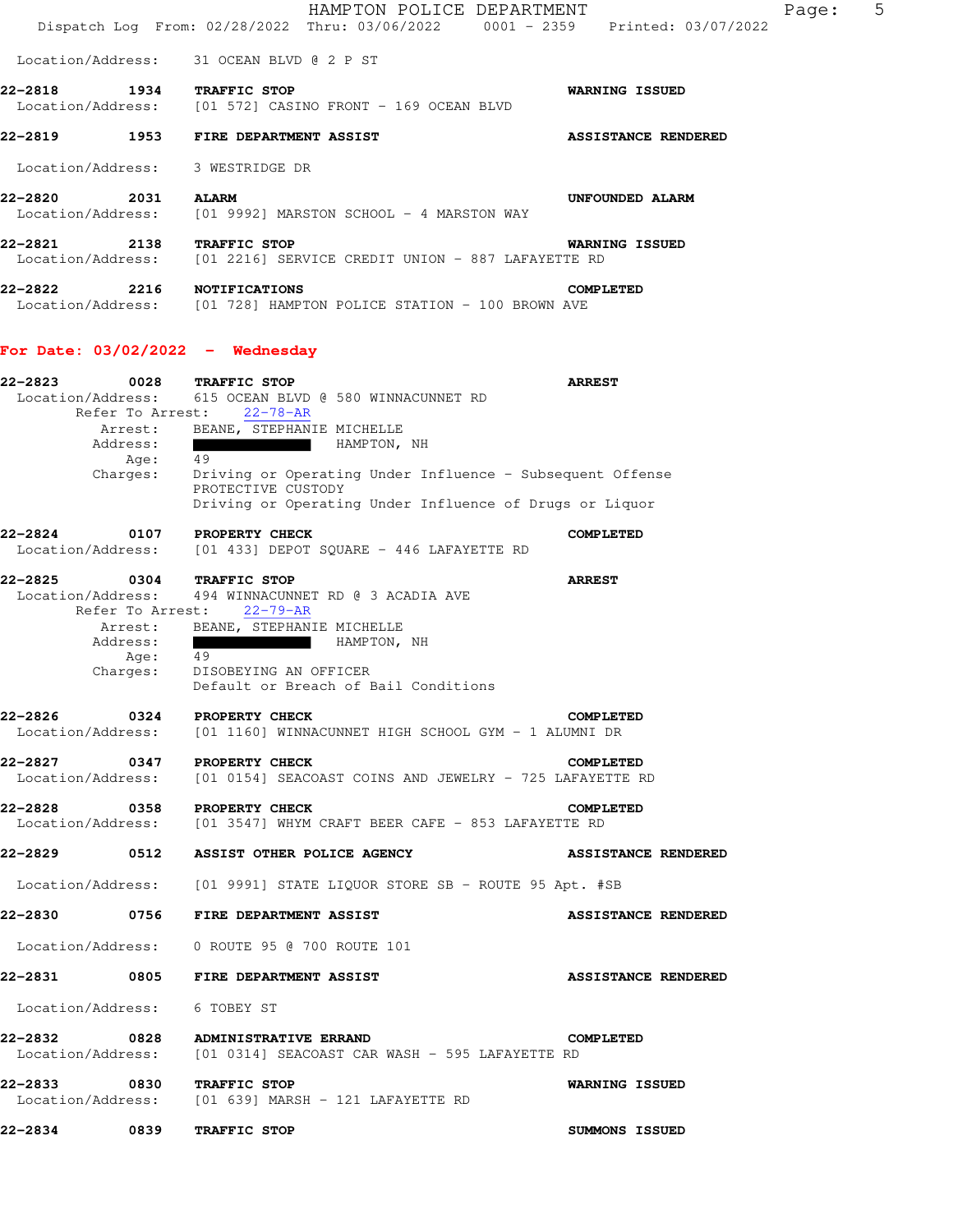|                              |                   | HAMPTON POLICE DEPARTMENT<br>Dispatch Log From: 02/28/2022 Thru: 03/06/2022 0001 - 2359 Printed: 03/07/2022 | - 6<br>Page:                 |
|------------------------------|-------------------|-------------------------------------------------------------------------------------------------------------|------------------------------|
|                              |                   | Location/Address: 160 LAFAYETTE RD                                                                          |                              |
| 22-2835 0849 TRAFFIC STOP    |                   | Location/Address: 333 OCEAN BLVD                                                                            | <b>WARNING ISSUED</b>        |
| 22-2836 0855 TRAFFIC STOP    |                   | Location/Address: 321 LAFAYETTE RD                                                                          | <b>WARNING ISSUED</b>        |
| 22-2837 0902 TRAFFIC STOP    |                   | Location/Address: 160 LAFAYETTE RD                                                                          | <b>WARNING ISSUED</b>        |
|                              |                   | 22-2838 0913 DISORDERLY CONDUCT<br>Location/Address: [01 0364] UNITED STATES POST OFFICE - 25 STICKNEY TER  | <b>PEACE RESTORED</b>        |
| 22-2839 0929 ACCIDENT        |                   |                                                                                                             | <b>ACCIDENT INVESTIGATED</b> |
|                              |                   | Location/Address: 615 OCEAN BLVD @ 580 WINNACUNNET RD<br>Refer To Accident: 22-56-AC                        |                              |
| 22-2840 0931 CIVIL STANDBY   |                   |                                                                                                             | <b>ASSISTANCE RENDERED</b>   |
|                              |                   | Location/Address: [01 0364] UNITED STATES POST OFFICE - 25 STICKNEY TER                                     |                              |
|                              |                   | 22-2841 0957 SEXUAL OFFENDER REGISTRATION                                                                   | INCIDENT INVESTIGATED        |
|                              |                   | Location/Address: [01 728] HAMPTON POLICE STATION - 100 BROWN AVE<br>Refer To Incident: 22-138-OF           |                              |
|                              |                   |                                                                                                             | <b>ASSISTANCE RENDERED</b>   |
|                              |                   | Location/Address: 1 HIGH ST @ 471 LAFAYETTE RD                                                              |                              |
| 22-2843 1001                 |                   | <b>DRUG OFFENSES</b>                                                                                        | INCIDENT INVESTIGATED        |
|                              |                   | Location/Address: [01 728] HAMPTON POLICE STATION - 100 BROWN AVE                                           |                              |
| 1006<br>22–2844              |                   | <b>MOTORIST ASSISTANCE</b>                                                                                  | <b>ASSISTANCE RENDERED</b>   |
|                              |                   | Location: [01 3274] SEABROOK EMERGENCY ROOM                                                                 |                              |
| 22-2845 1014 TRAFFIC STOP    |                   | Location/Address: 234 LAFAYETTE RD @ 20 DRAKESIDE RD                                                        | <b>WARNING ISSUED</b>        |
| 22-2846 1030 TRAFFIC STOP    |                   | Location/Address: 234 LAFAYETTE RD @ 20 DRAKESIDE RD                                                        | <b>WARNING ISSUED</b>        |
|                              |                   | 22-2847 1036 ADMINISTRATIVE ERRAND<br>Location/Address: [01 728] HAMPTON POLICE STATION - 100 BROWN AVE     | <b>COMPLETED</b>             |
| 22–2848<br>Location/Address: | <b>1042 ALARM</b> | 16 NOR'EAST LN                                                                                              | UNFOUNDED ALARM              |
| Location/Address:            |                   | 22-2849 1102 CROWD MONITORING<br>287 EXETER RD @ 600 ROUTE 101                                              | AREA MONITORED               |
| 22-2850 1122 TRAFFIC STOP    |                   | Location/Address: [01 1281] ASHCORE - 285 OCEAN BLVD                                                        | <b>WARNING ISSUED</b>        |
| 22-2851 1235 TRAFFIC STOP    |                   | Location/Address: 630 LAFAYETTE RD                                                                          | NO ACTION                    |
|                              |                   | 22-2852 1324 ANIMAL NUISANCE                                                                                | <b>ACTIVITY INVESTIGATED</b> |
|                              |                   | Location/Address: [01 456] UNDERWOOD BRIDGE - 1 OCEAN BLVD                                                  |                              |
| 22-2853 1350 TRAFFIC STOP    |                   | Location/Address: 198 ASHWORTH AVE                                                                          | <b>WARNING ISSUED</b>        |
| 22–2854                      |                   | 1556 TRAFFIC STOP<br>Location/Address: 595 LAFAYETTE RD                                                     | WARNING ISSUED               |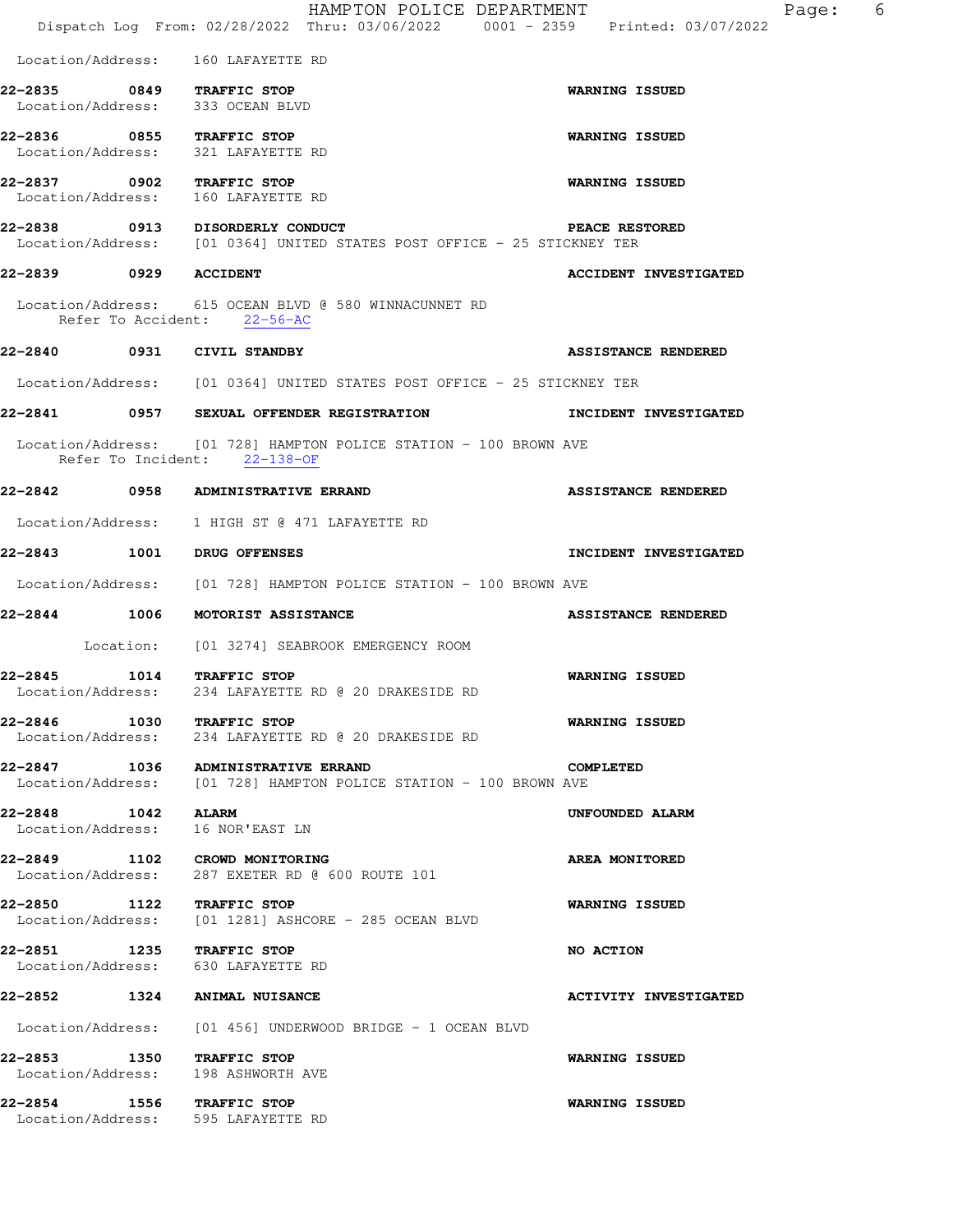|                                                            | HAMPTON POLICE DEPARTMENT<br>Dispatch Log From: 02/28/2022 Thru: 03/06/2022 0001 - 2359 Printed: 03/07/2022 | 7<br>Page:                   |
|------------------------------------------------------------|-------------------------------------------------------------------------------------------------------------|------------------------------|
|                                                            | 22-2855 1633 RECKLESS OPERATION                                                                             | <b>ACTIVITY INVESTIGATED</b> |
|                                                            | Location/Address: 113 OCEAN BLVD @ 2 H ST                                                                   |                              |
| 22-2856 1713 FOLLOWUP                                      | Location/Address: [01 660] SPEEDWAY GAS - 639 LAFAYETTE RD                                                  | <b>COMPLETED</b>             |
| 22-2857 1714 TRAFFIC STOP                                  | Location/Address: 241 OCEAN BLVD @ 6 A ST                                                                   | WARNING ISSUED               |
|                                                            | 22-2858 1719 FIRE DEPARTMENT ASSIST                                                                         | <b>ASSISTANCE RENDERED</b>   |
|                                                            | Location/Address: 24 H ST Apt. #1                                                                           |                              |
| 22-2859 1720 TRAFFIC STOP<br>Location/Address: CHURCH ST   |                                                                                                             | <b>WARNING ISSUED</b>        |
|                                                            | 22-2860 1853 FIRE DEPARTMENT ASSIST                                                                         | <b>ASSISTANCE RENDERED</b>   |
|                                                            | Location/Address: [01 428] SEACOAST UNITED SPORTS CLUB, INC. BUILDING A - 311 WINNACUNNET RD                |                              |
|                                                            | 22-2861 1928 REQUEST FOR POLICE OFFICER                                                                     | ACTIVITY INVESTIGATED        |
|                                                            | Location/Address: [01 728] HAMPTON POLICE STATION - 100 BROWN AVE<br>Refer To Field Int: 22-30-FI           |                              |
| 22-2862 1943 TRAFFIC STOP<br>Location/Address: 554 HIGH ST |                                                                                                             | <b>WARNING ISSUED</b>        |
|                                                            | 22-2863 1951 ABANDONDED 911 CALL<br>Location/Address: [01 6002] PARTRIDGE HOUSE - 777 LAFAYETTE RD          | UNFOUNDED CALL               |
| 22-2864 2004 TRAFFIC STOP                                  | Location/Address: 248 MILL RD @ 1 HOLMAN LN                                                                 | <b>WARNING ISSUED</b>        |
|                                                            | 22-2865 2008 FIRE DEPARTMENT ASSIST                                                                         | <b>ASSISTANCE RENDERED</b>   |
|                                                            | Location/Address: [01 6002] PARTRIDGE HOUSE - 777 LAFAYETTE RD Apt. #211                                    |                              |
| 22-2866 2146 TRAFFIC STOP<br>Location/Address: 405 HIGH ST |                                                                                                             | <b>WARNING ISSUED</b>        |
| 22-2867                                                    | 2234 FIRE DEPARTMENT ASSIST                                                                                 | <b>ASSISTANCE RENDERED</b>   |
|                                                            | Location/Address: [01 2922] CORNERSTONE AT HAMPTON HEALTH FACILITY - 298 EXETER RD                          |                              |
| For Date: $03/03/2022 -$ Thursday                          |                                                                                                             |                              |
| 22-2868                                                    | 0115 TRAFFIC MONITORING<br>Location/Address: [01 1281] ASHCORE - 285 OCEAN BLVD                             | <b>AREA MONITORED</b>        |
| 22-2869 0255 NOTIFICATIONS                                 | Location/Address: [01 728] HAMPTON POLICE STATION - 100 BROWN AVE                                           | <b>COMPLETED</b>             |
| 22-2870                                                    | 0302 PROPERTY CHECK<br>Location/Address: [01 2688] SEACOAST UNITED SPORTS COMPLEX - 311 WINNACUNNET RD      | <b>COMPLETED</b>             |
| 22-2871 0320 FOLLOWUP<br>Location/Address:                 | O ST                                                                                                        | SUMMONS ISSUED               |
|                                                            | 22-2872 0324 PARKING VIOLATIONS                                                                             | PARKING VIOLATION ISSUED     |
| Location/Address: H ST                                     |                                                                                                             |                              |
|                                                            | 22-2873 0335 PARKING VIOLATIONS                                                                             | PARKING VIOLATION ISSUED     |
| Location/Address: G ST                                     |                                                                                                             |                              |
| 22-2874                                                    | 0342 PARKING VIOLATIONS                                                                                     | PARKING VIOLATION ISSUED     |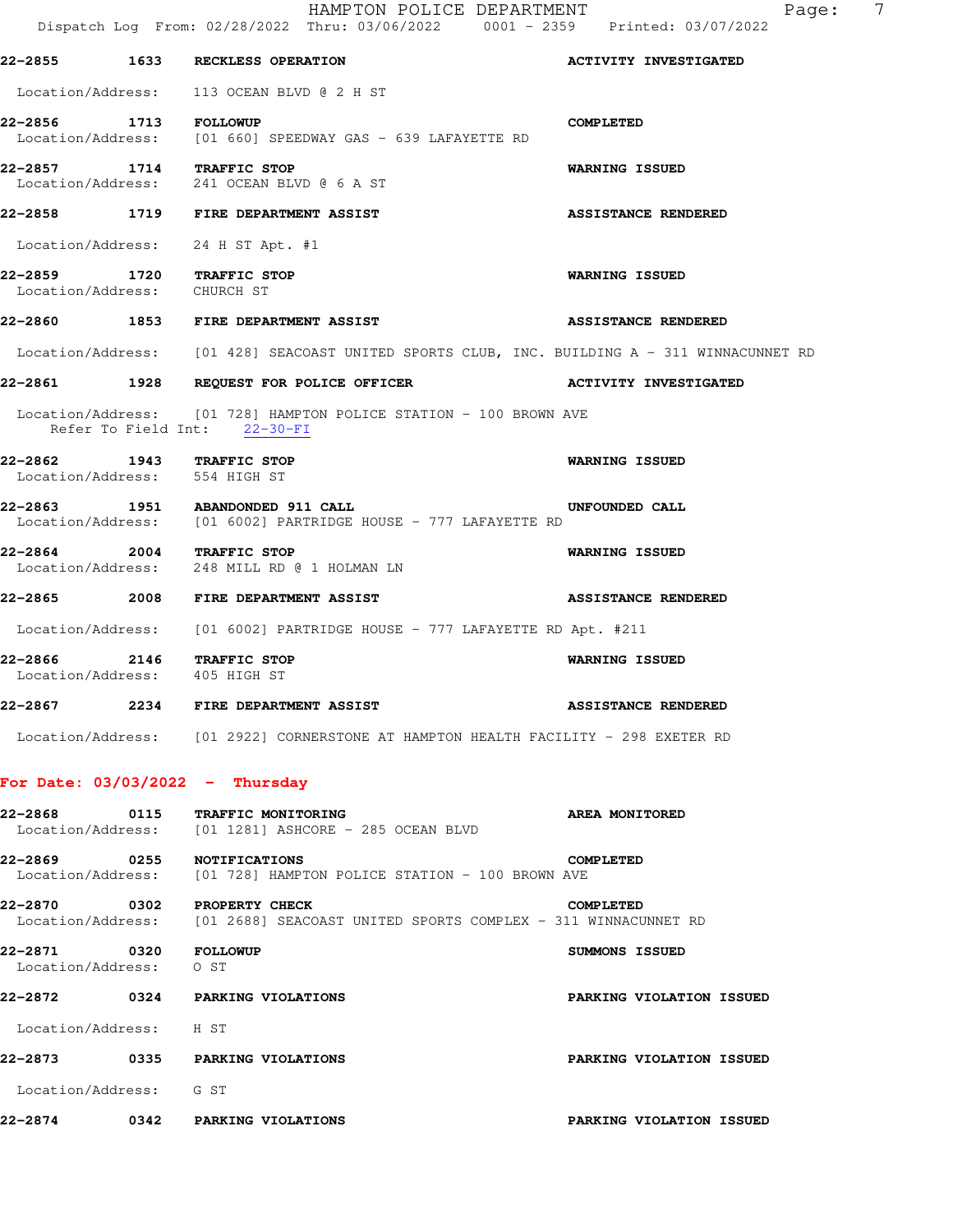Dispatch Log From: 02/28/2022 Thru: 03/06/2022 0001 - 2359 Printed: 03/07/2022 Location/Address: B ST **22-2875 0343 PARKING VIOLATIONS PARKING VIOLATION ISSUED**  Location/Address: [01 1217] ZUMBADO & ASSOCIATES - 433 LAFAYETTE RD **22-2876 0349 PARKING VIOLATIONS PARKING VIOLATION ISSUED**  Location/Address: HIGHLAND AVE **22-2877 0350 PROPERTY CHECK COMPLETED**  Location/Address: [01 452] SKATEBOARD PARK - HARDART'S WAY **22-2878 0409 FIRE DEPARTMENT ASSIST ASSISTANCE RENDERED**  Location/Address: [01 256] JONATHAN'S MOTEL - 415 OCEAN BLVD Apt. #106 **22-2879 0507 ALARM UNFOUNDED ALARM**  Location/Address: 17 RANDALL ST **22-2880 0607 TRAFFIC STOP WARNING ISSUED**  Location/Address: 215 OCEAN BLVD @ 8 B ST **22-2881 0615 TRAFFIC MONITORING AREA MONITORED**  Location/Address: [01 368] STATE PARKING - REVERSE 10 - 581 OCEAN BLVD **22-2882 0626 ASSIST OTHER POLICE AGENCY COMPLETED**<br>Location/Address: [01 514] EXIT 12 - ROUTE 111 - MILE 129.6 - 900 ROUTE [01 514] EXIT 12 - ROUTE 111 - MILE 129.6 - 900 ROUTE 101 **22-2883 0647 FIRE DEPARTMENT ASSIST NO ACTION**  Location/Address: [01 2532] LONGVIEW PLACE - 178 DRAKESIDE RD Apt. #203 **22-2884 0728 ASSIST OTHER POLICE AGENCY ASSISTANCE RENDERED**  Location/Address: [01 515] EXIT 13 - EXETER RD - MILE 131.8 - 600 ROUTE 101 22-2885 0816 ABANDONDED VEHICLE **ACTIVITY INVESTIGATED**  Location/Address: 2 OLDE RD @ 563 EXETER RD **22-2886 0902 SUSPICIOUS ACTIVITY ACTIVITY INVESTIGATED**  Location/Address: 21 ROBIN LN **22-2887 0909 TRAFFIC STOP WARNING ISSUED**  Location/Address: 300 LAFAYETTE RD @ 25 STICKNEY TER **22-2888 0921 MOTORIST ASSISTANCE ASSISTANCE RENDERED**  Location/Address: [01 388] FOSS MANUFACTURING - 380 LAFAYETTE RD **22-2889 0933 TRAFFIC STOP WARNING ISSUED**  Location/Address: 184 ASHWORTH AVE @ 2 DOW AVE **22-2890 0944 TRAFFIC STOP WARNING ISSUED**  Location/Address: [01 1184] PATRIOTS CORNER COMPLEX - 23 OCEAN BLVD **22-2891 0957 ADMINISTRATIVE ERRAND ASSISTANCE RENDERED**  Location/Address: [01 0314] SEACOAST CAR WASH - 595 LAFAYETTE RD **22-2892 1007 TRAFFIC STOP WARNING ISSUED**  Location/Address: 2 OCEAN BLVD @ 8 STATE PARK RD **22-2893 1010 TRAFFIC MONITORING 12 Q ST RAFEA MONITORED**<br>Location/Address: 195 ASHWORTH AVE @ 12 Q ST Location/Address: 195 ASHWORTH AVE @ 12 Q ST **22-2894 1015 LEGAL PAPER SERVICE NOT SERVED**  Location/Address: 87 BROWN AVE Apt. #4

**22-2895 1019 LEGAL PAPER SERVICE NOT SERVED** 

HAMPTON POLICE DEPARTMENT Fage: 8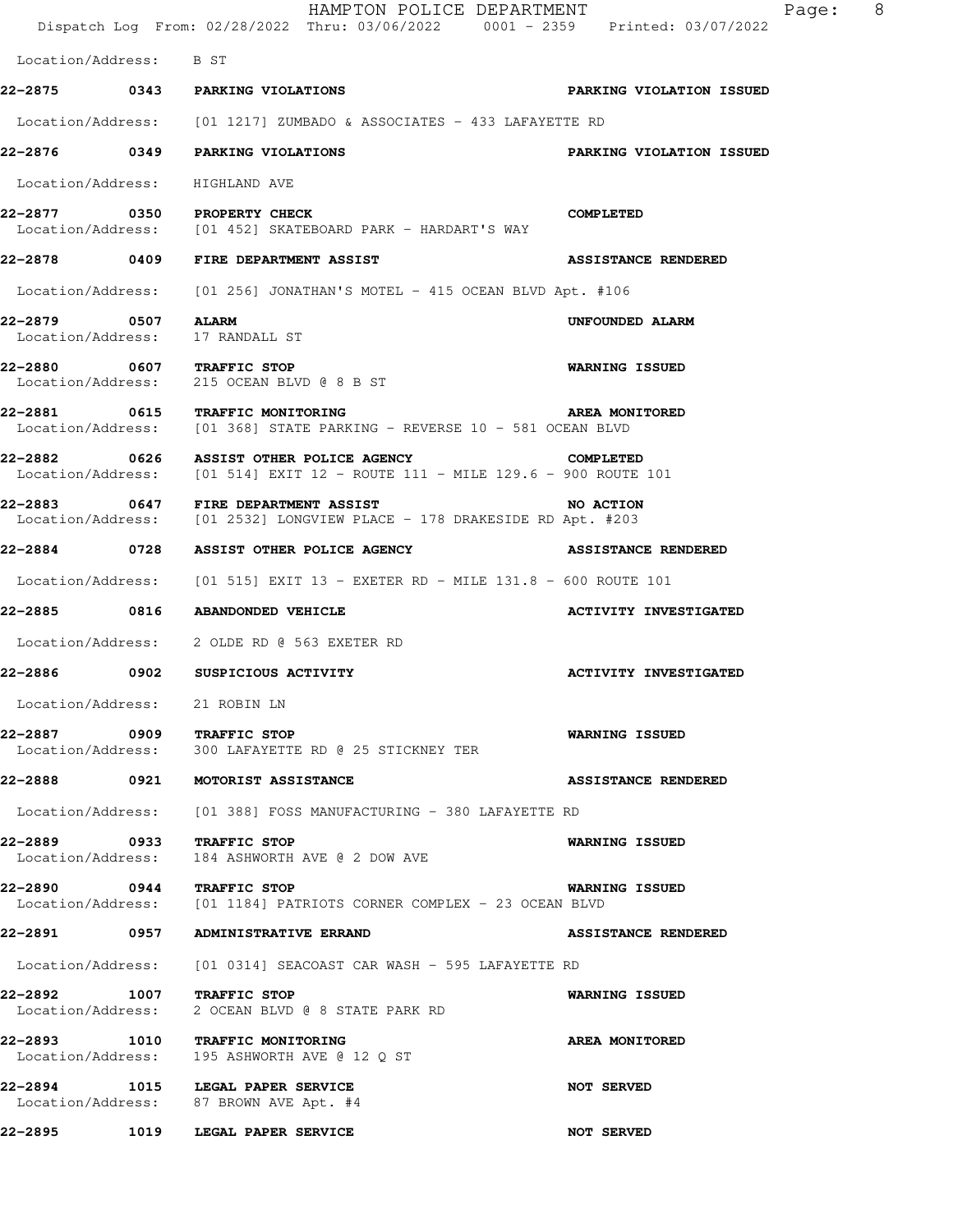|                                                              |      | HAMPTON POLICE DEPARTMENT<br>Dispatch Log From: 02/28/2022 Thru: 03/06/2022 0001 - 2359 Printed: 03/07/2022                         | - 9<br>Page:                |
|--------------------------------------------------------------|------|-------------------------------------------------------------------------------------------------------------------------------------|-----------------------------|
|                                                              |      | Location/Address: 8 BROWN AVE Apt. #W                                                                                               |                             |
|                                                              |      | 22-2896 1022 LEGAL PAPER SERVICE<br>Location/Address: 11 BELMONT CIR                                                                | <b>NOT SERVED</b>           |
| 22-2897 1025 TRAFFIC STOP                                    |      | Location/Address: 1 OCEAN BLVD @ 5 EPPING AVE                                                                                       | <b>WARNING ISSUED</b>       |
| Location/Address: 36 TOWLE AVE                               |      | 22-2898 1027 LEGAL PAPER SERVICE<br>Refer To Field Int: 22-31-FI                                                                    | <b>SERVED</b>               |
| Location/Address: 4 16TH ST                                  |      | 22-2899 1030 LEGAL PAPER SERVICE<br>Refer To Field Int: 22-32-FI                                                                    | <b>SERVED</b>               |
| 22-2900 1048 TRAFFIC STOP                                    |      | Location/Address: 700 ROUTE 101 @ 0 ROUTE 95                                                                                        | <b>WARNING ISSUED</b>       |
| 22-2901 1059 TRAFFIC STOP<br>Location/Address: 287 EXETER RD |      |                                                                                                                                     | <b>WARNING ISSUED</b>       |
| 22-2902 1108 TRAFFIC STOP                                    |      | Location/Address: [01 515] EXIT 13 - EXETER RD - MILE 131.8 - 600 ROUTE 101                                                         | SUMMONS ISSUED              |
|                                                              |      | 22-2903 1120 PUBLIC ASSIST-WELFARE CHECK                                                                                            | <b>ASSISTANCE RENDERED</b>  |
| Location/Address: 6 MARY AVE                                 |      |                                                                                                                                     |                             |
| 22-2904 1121 TRAFFIC STOP                                    |      | Location/Address: [01 1352] STATE - SIDE TOLLS - MILE 131 - 700 ROUTE 101                                                           | SUMMONS ISSUED              |
|                                                              |      | 22-2905 1208 ADMINISTRATIVE ERRAND<br>Location: NEWINGTON                                                                           | <b>COMPLETED</b>            |
|                                                              |      | 22-2906 1259 LEGAL PAPER SERVICE<br>Location/Address: 11 BELMONT CIR                                                                | <b>NOT SERVED</b>           |
| 22-2907 1309 TRAFFIC STOP                                    |      | Location/Address: 237 EXETER RD @ 38 FALCONE CIR                                                                                    | <b>WARNING ISSUED</b>       |
| 22-2908<br>Location/Address:                                 |      | 1325 TRAFFIC STOP<br>[01 515] EXIT 13 - EXETER RD - MILE 131.8 - 600 ROUTE 101                                                      | <b>WARNING ISSUED</b>       |
| 22-2909 1357 TRAFFIC STOP                                    |      | Location/Address: $[01\ 515]$ EXIT 13 - EXETER RD - MILE 131.8 - 600 ROUTE 101                                                      | SUMMONS ISSUED              |
| 22-2910 1416 FOLLOWUP                                        |      | Location/Address: [01 728] HAMPTON POLICE STATION - 100 BROWN AVE                                                                   | <b>COMPLETED</b>            |
|                                                              |      | 22-2911 1419 FIRE DEPARTMENT ASSIST                                                                                                 | <b>ASSISTANCE RENDERED</b>  |
|                                                              |      | Location/Address: 19 PLYMOUTH ST                                                                                                    |                             |
| 22-2912 1430                                                 |      | REQUEST FOR POLICE OFFICER ACTIVITY INVESTIGATED                                                                                    |                             |
|                                                              |      | Location/Address: [01 728] HAMPTON POLICE STATION - 100 BROWN AVE                                                                   |                             |
|                                                              |      | 22-2913 1520 PUBLIC ASSIST-WELFARE CHECK NARTY LOCATED<br>Location/Address: [01 100] ATLANTIC HEIGHTS ELDERLY HOUSING - 450 HIGH ST |                             |
|                                                              |      | 22-2914 1554 ADMINISTRATIVE ERRAND<br>Location/Address: [01 9998] HAMPTON TOWN OFFICE - 100 WINNACUNNET RD                          | COMPLETED                   |
| 22-2915 1712 TRAFFIC STOP                                    |      | Location/Address: 799 OCEAN BLVD @ 1 8TH ST                                                                                         | WARNING ISSUED              |
| 22-2916                                                      |      | 1734 FOLLOWUP<br>Location/Address: [01 728] HAMPTON POLICE STATION - 100 BROWN AVE                                                  | COMPLETED                   |
| 22-2917                                                      | 1736 | RECKLESS OPERATION                                                                                                                  | RESPONSIBLE AGENCY NOTIFIED |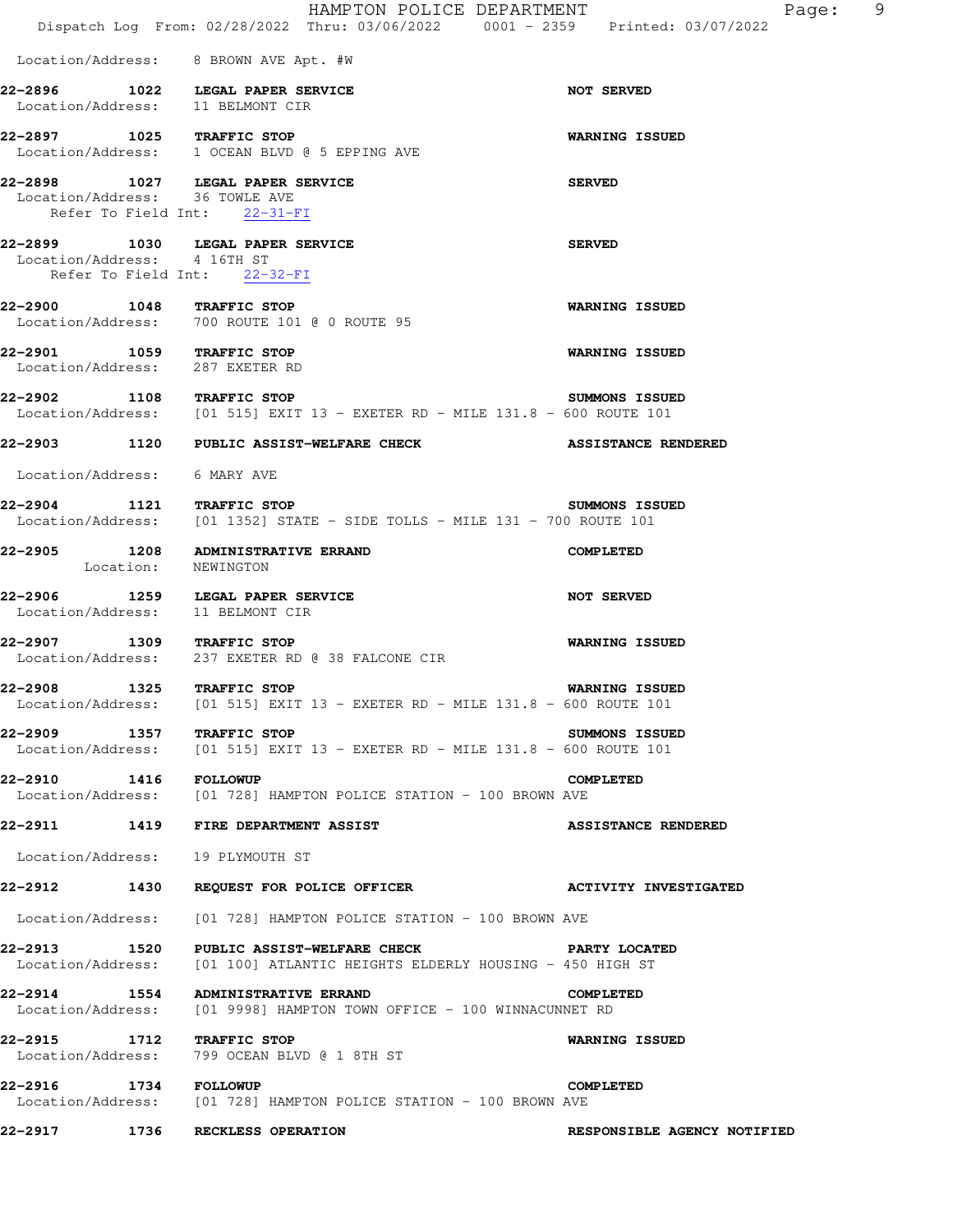|                                 |      | HAMPTON POLICE DEPARTMENT<br>Dispatch Log From: 02/28/2022 Thru: 03/06/2022 0001 - 2359 Printed: 03/07/2022        | Page: 10                     |
|---------------------------------|------|--------------------------------------------------------------------------------------------------------------------|------------------------------|
|                                 |      | Location/Address: [01 576] INTERCHANGE - 180 LAFAYETTE RD                                                          |                              |
| 22-2918                         |      | 1848 FOLLOWUP<br>Location/Address: [01 660] SPEEDWAY GAS - 639 LAFAYETTE RD                                        | <b>COMPLETED</b>             |
|                                 |      | 22-2919 1854 LEGAL PAPER SERVICE<br>Location/Address: [01 1880] KIMBALL RESIDENCE - 36 TOWLE AVE                   | <b>NOT SERVED</b>            |
|                                 |      | 22-2920 1902 LEGAL PAPER SERVICE<br>Location/Address: 11 BELMONT CIR                                               | <b>NOT SERVED</b>            |
| Location/Address: 7 TAYLOR ST   |      | 22-2921 1911 PUBLIC ASSIST-WELFARE CHECK                                                                           | <b>COMPLETED</b>             |
| 22-2922 1951 TRAFFIC STOP       |      | Location/Address: [01 2733] ELLIOTT RESIDENCE - 368 WINNACUNNET RD                                                 | <b>WARNING ISSUED</b>        |
| 22-2923 1959 NOTIFICATIONS      |      | Location/Address: [01 728] HAMPTON POLICE STATION - 100 BROWN AVE                                                  | COMPLETED                    |
| 22-2924 1959 ACCIDENT           |      |                                                                                                                    | <b>ACCIDENT INVESTIGATED</b> |
|                                 |      | Location/Address: 25 M ST @ 147 ASHWORTH AVE<br>Refer To Accident: 22-57-AC                                        |                              |
| 22-2925 2023 TRAFFIC STOP       |      | Location/Address: 610 LAFAYETTE RD @ 7 SCOTT RD                                                                    | <b>WARNING ISSUED</b>        |
|                                 |      | 22-2926 2044 TRAFFIC STOP<br>Location/Address: 580 WINNACUNNET RD @ 615 OCEAN BLVD                                 | <b>WARNING ISSUED</b>        |
| Location/Address: 10 TOBEY ST   |      | 22-2927 2126 FIRE DEPARTMENT ASSIST                                                                                | <b>COMPLETED</b>             |
| 22-2928 2132 HARASSMENT         |      |                                                                                                                    | INCIDENT INVESTIGATED        |
|                                 |      | Location/Address: [01 0065] MCCARTHY RESIDENCE - 4 ELLIOTT ST<br>Refer To Incident: 22-140-OF                      |                              |
|                                 |      | 22-2929 2205 FIRE DEPARTMENT ASSIST<br>Location/Address: [01 2781] ERICKSON RESIDENCE - 19 PORTSMOUTH AVE          | <b>COMPLETED</b>             |
| 22-2930 2332 NOTIFICATIONS      |      | Location/Address: [01 728] HAMPTON POLICE STATION - 100 BROWN AVE                                                  | <b>COMPLETED</b>             |
|                                 |      | 22-2931 2334 DISORDERLY CONDUCT<br>Location/Address: [01 352] ROYAL CREST MOTOR INN - 96 ASHWORTH AVE Apt. #1      | PEACE RESTORED               |
| For Date: $03/04/2022 -$ Friday |      |                                                                                                                    |                              |
| 22–2932                         | 0046 | TRAFFIC STOP<br>Location/Address: [01 663] ST. PATRICK'S CATHOLIC CHURCH - 40 CHURCH ST                            | <b>WARNING ISSUED</b>        |
|                                 |      | 22-2933 0201 DISORDERLY CONDUCT<br>Location/Address: [01 203] HAMPTON ARMS APARTMENTS - 698 LAFAYETTE RD Apt. #114 | UNABLE TO LOCATE             |
| 22-2934 0251 TRAFFIC STOP       |      | Location/Address: [01 343] MARI ANNE MOTEL - 2 OCEAN BLVD                                                          | <b>COMPLETED</b>             |
| 22–2935                         |      | 0706 FIRE DEPARTMENT ASSIST                                                                                        | <b>ASSISTANCE RENDERED</b>   |
|                                 |      | Location/Address: 3 MERRILL INDUSTRIAL DR                                                                          |                              |
| 22-2936                         |      | 0757 FIRE DEPARTMENT ASSIST                                                                                        | <b>ASSISTANCE RENDERED</b>   |
|                                 |      | Location/Address: [01 L0000007] ADHESIVE TECHNOLOGIES - 3 MERRILL INDUSTRIAL DR                                    |                              |
|                                 |      | 22-2937 0804 ADMINISTRATIVE ERRAND<br>Location/Address: [01 637] MCFARLAND FORD - ROUTE 101                        | <b>COMPLETED</b>             |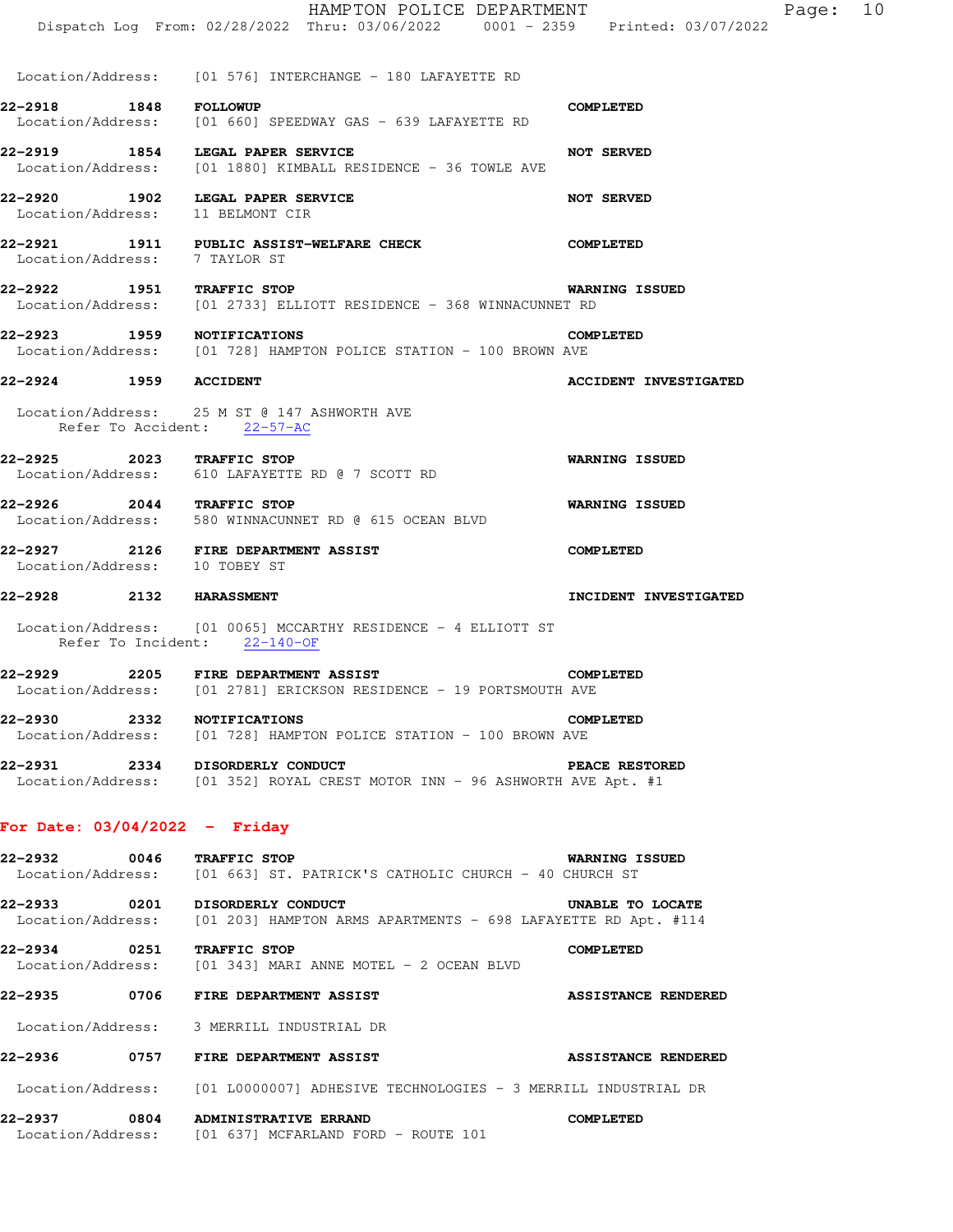| 22-2938 0808 NOTIFICATIONS     |      |                                                                                                              | <b>MESSAGED DELIVERED</b>    |
|--------------------------------|------|--------------------------------------------------------------------------------------------------------------|------------------------------|
|                                |      | Location/Address: 4 2ND ST @ 38 KINGS HWY                                                                    |                              |
| 22-2939 0822 TRAFFIC STOP      |      | Location/Address: [01 621] ROCKY BEND - 500 OCEAN BLVD                                                       | <b>WARNING ISSUED</b>        |
| 22-2940 0827                   |      | <b>FOLLOWUP</b><br>Location/Address: [01 728] HAMPTON POLICE STATION - 100 BROWN AVE                         | <b>COMPLETED</b>             |
|                                |      | 22-2941 0833 ADMINISTRATIVE ERRAND<br>Location: ADAMSON'S                                                    | <b>COMPLETED</b>             |
| 22-2942 0858 FOLLOWUP          |      | Location/Address: [01 728] HAMPTON POLICE STATION - 100 BROWN AVE                                            | COMPLETED                    |
|                                |      | 22-2943 0858 TRAFFIC MONITORING<br>Location/Address: [01 561] STATE - POLICE PARKING - 200 OCEAN BLVD        | AREA MONITORED               |
| 22-2944 0924 TRAFFIC STOP      |      | Location/Address: 215 OCEAN BLVD @ 8 B ST                                                                    | <b>WARNING ISSUED</b>        |
| 22-2945 0934 TRAFFIC STOP      |      | Location/Address: 241 OCEAN BLVD @ 6 A ST                                                                    | <b>WARNING ISSUED</b>        |
|                                |      | 22-2946 0935 ADMINISTRATIVE ERRAND<br>Location/Address: [01 637] MCFARLAND FORD - ROUTE 101                  | <b>COMPLETED</b>             |
| Location/Address:              |      | 22-2947 0938 VIN VERIFICATION<br>154 ASHWORTH AVE                                                            | <b>COMPLETED</b>             |
|                                |      | 22-2948 0940 TRAFFIC MONITORING<br>Location/Address: CHURCH ST                                               | <b>AREA MONITORED</b>        |
|                                |      | 22-2949 0941 TRAFFIC MONITORING<br>Location/Address: [01 561] STATE - POLICE PARKING - 200 OCEAN BLVD        | AREA MONITORED               |
| 22-2950 0948 TRAFFIC STOP      |      | Location/Address: 65 CHURCH ST @ 4 BROWN AVE                                                                 | <b>WARNING ISSUED</b>        |
| <b>22-2951 0950 HARASSMENT</b> |      |                                                                                                              | <b>ACTIVITY INVESTIGATED</b> |
|                                |      | Location/Address: [01 728] HAMPTON POLICE STATION - 100 BROWN AVE                                            |                              |
| 22–2952                        | 1007 | TRAFFIC STOP<br>Location/Address: 295 OCEAN BLVD                                                             | <b>WARNING ISSUED</b>        |
|                                |      | 22-2953 1021 ASSIST OTHER POLICE AGENCY                                                                      | INCIDENT INVESTIGATED        |
|                                |      | Location/Address: [01 728] HAMPTON POLICE STATION - 100 BROWN AVE<br>Refer To Incident: 22-141-OF            |                              |
|                                |      | 22-2954 1046 ADMINISTRATIVE ERRAND<br>Location/Address: [01 3484] HAMPTON DISTRICT COURT - 3 TIMBER SWAMP RD | <b>COMPLETED</b>             |
| Location/Address: 64 ANNS LN   |      | 22-2955 1102 PUBLIC ASSIST-WELFARE CHECK                                                                     | PARTY LOCATED                |
| 22-2956                        |      | 1108 TRAFFIC STOP<br>Location/Address: 65 CHURCH ST @ 4 BROWN AVE                                            | <b>WARNING ISSUED</b>        |
| 22-2957 1130 ASSAULT           |      |                                                                                                              | INCIDENT INVESTIGATED        |
|                                |      | Location/Address: [01 728] HAMPTON POLICE STATION - 100 BROWN AVE<br>Refer To Incident: 22-142-OF            |                              |
|                                |      | 22-2958 1203 TRAFFIC MONITORING<br>Location/Address: 615 OCEAN BLVD @ 580 WINNACUNNET RD                     | AREA MONITORED               |

**22-2959 1210 TRAFFIC STOP WARNING ISSUED**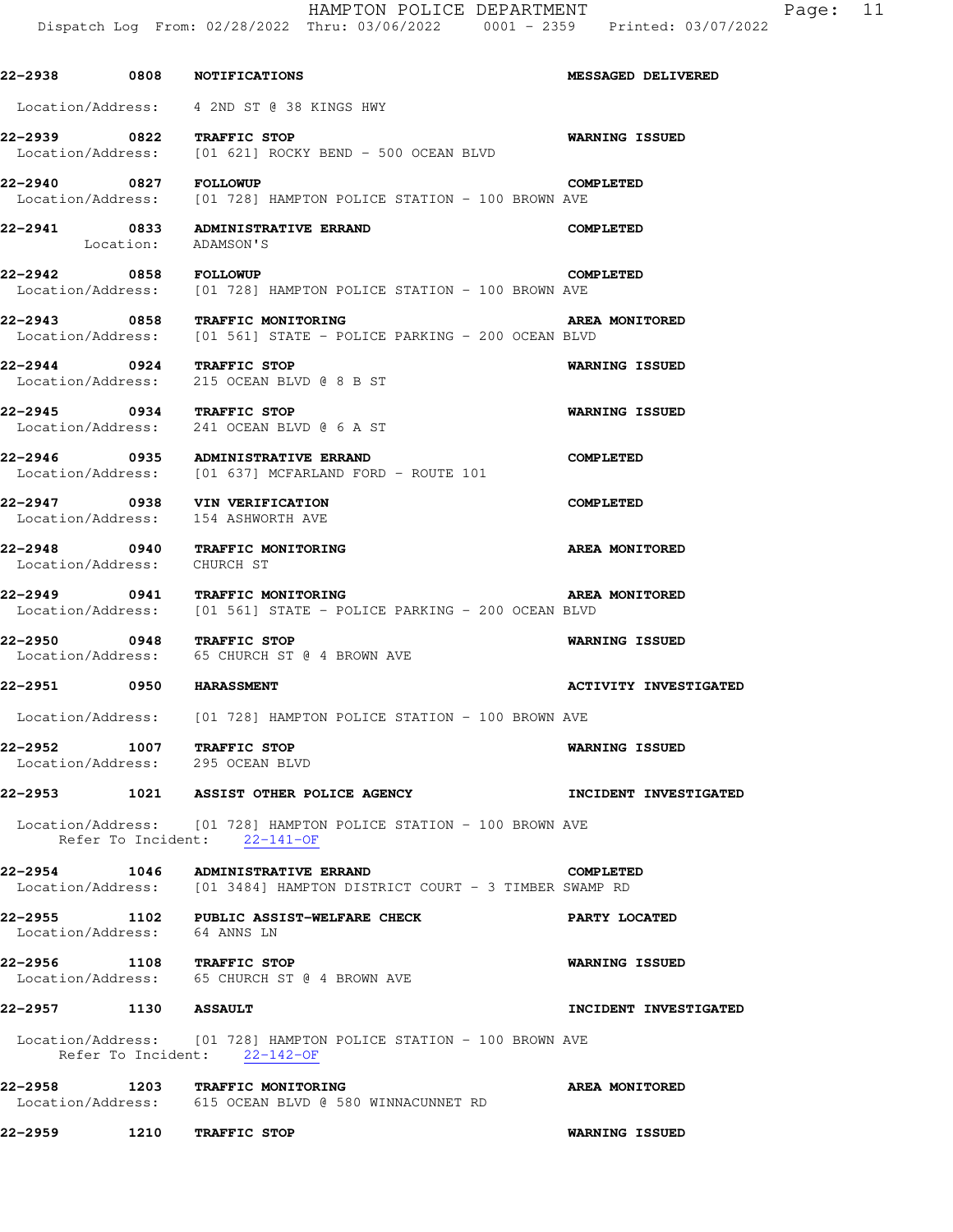HAMPTON POLICE DEPARTMENT Fage: 12 Dispatch Log From: 02/28/2022 Thru: 03/06/2022 0001 - 2359 Printed: 03/07/2022 Location/Address: 871 LAFAYETTE RD **22-2960 1214 PUBLIC ASSIST-WELFARE CHECK ASSISTANCE RENDERED**  Location/Address: 24 H ST Apt. #1 **22-2961 1220 TRAFFIC STOP SUMMONS ISSUED**  Location/Address: 585 OCEAN BLVD **22-2962 1229 ACCIDENT ARREST**  Location/Address: 427 LAFAYETTE RD @ 5 SWAIN CT Refer To Accident: 22-58-AC Refer To Arrest: 22-80-AR Juvenile Arrest Age: Charges: Driving or Operating Under Influence of Drugs or Liquor POSSESSION OF CONTROLLED DRUG UNLAWFUL POSSESSION OF ALCOHOL POSSESSION OF DRUG PARAPHERNALIA Refer To P/C: 22-81-AR Juvenile Protective Custody Age: Charges: PROTECTIVE CUSTODY **22-2963 1244 PARKING VIOLATIONS PARKING VIOLATION ISSUED**  Location/Address: 132 ASHWORTH AVE **22-2964 1305 LEGAL PAPER SERVICE SERVED**  Location/Address: [01 86] BEST WESTERN INN OF HAMPTON - 815 LAFAYETTE RD Refer To P/C: 22-82-AR P/C: MCCARTHY, TIMOTHY Address: HOMELESS, NH Age: 58 Charges: PROTECTIVE CUSTODY **22-2965 1321 PARKING VIOLATIONS VEHICLE MOVED**  Location/Address: 12 G ST **22-2966 1327 TRAFFIC STOP WARNING ISSUED**<br>Location/Address: [01 639] MARSH - 121 LAFAYETTE RD  $[01 639]$  MARSH - 121 LAFAYETTE RD **22-2967 1400 ADMINISTRATIVE ERRAND COMPLETED**  Location/Address: [01 728] HAMPTON POLICE STATION - 100 BROWN AVE **22-2968 1604 TRAFFIC STOP COMPLETED**  Location/Address: [01 371] SEA SPIRAL SUITES CENTER PARKING - 449 OCEAN BLVD **22-2969 1632 RECKLESS OPERATION UNABLE TO LOCATE**  Location/Address: [01 0593] OLD SALT RESTAURANT - 490 LAFAYETTE RD **22-2970 1657 TRAFFIC STOP WARNING ISSUED**  Location/Address: CENTER PARKING - 359 OCEAN BLVD @ 3 CHURCH ST **22-2971 1726 TRAFFIC STOP WARNING ISSUED**  Location/Address: 12 CHURCH ST @ 4 MCKAY AVE **22-2972 1730 TRAFFIC STOP WARNING ISSUED**  Location/Address: 137 HIGH ST @ 36 ACADEMY AVE **22-2973 1755 TRAFFIC STOP COMPLETED**  Location/Address: [01 371] SEA SPIRAL SUITES - 449 OCEAN BLVD **22-2974 1831 CRIMINAL MISCHIEF INCIDENT INVESTIGATED**  Location/Address: [01 679] STATE PARK PATROL - 180 OCEAN BLVD Refer To Incident: 22-143-OF **22-2975 1945 DOMESTIC PARTIES SEPARATED**  Location/Address: [01 2192] LEGACY RESIDENCE - 17 LAMPREY TER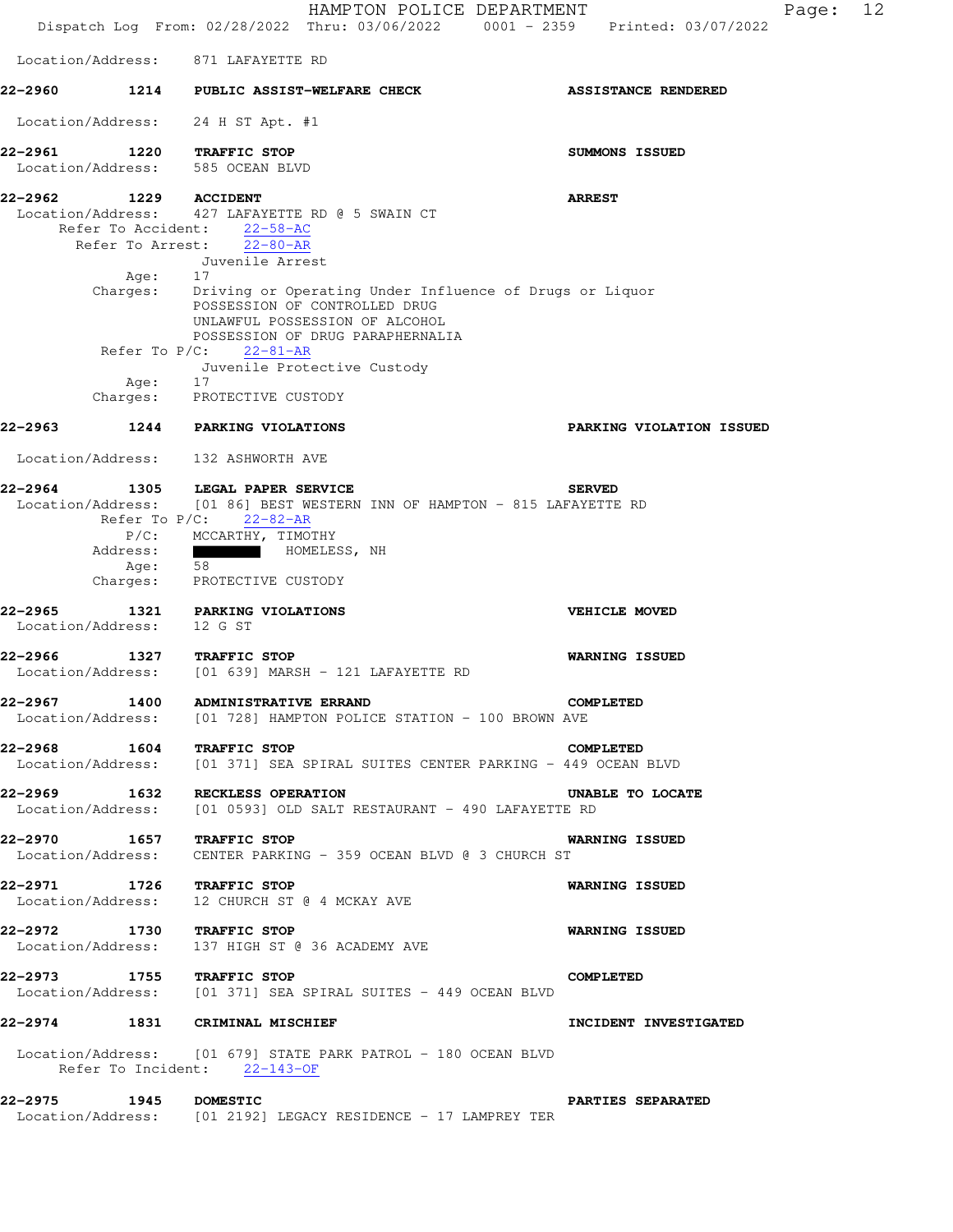| 22-2976        |                       | 2150 TRAFFIC STOP                                                                                                | <b>WARNING ISSUED</b>           |
|----------------|-----------------------|------------------------------------------------------------------------------------------------------------------|---------------------------------|
|                |                       | Location/Address: 64 ASHWORTH AVE @ 119 BROWN AVE                                                                |                                 |
| 22–2977        |                       | 2214 DRIVING UNDER INFLUENCE                                                                                     | <b>ARREST</b>                   |
|                |                       | Location/Address: 200 ROUTE 101 @ 200 LANDING RD<br>Refer To Arrest: 22-83-AR                                    |                                 |
|                |                       | Arrest: COSTELLO, BRIDGET A                                                                                      |                                 |
|                | Address:<br>Age:      | <b>PORTSMOUTH, NH</b><br>54                                                                                      |                                 |
|                |                       | Charges: Driving or Operating Under Influence of Drugs or Liquor<br>STOP SIGN/YIELD SIGN                         |                                 |
|                |                       | 22-2978 2244 REQUEST FOR POLICE OFFICER<br>Location/Address: [01 728] HAMPTON POLICE STATION - 100 BROWN AVE     | <b>COMPLETED</b>                |
|                |                       | 22-2979 2253 NOTIFICATIONS<br>Location/Address: [01 728] HAMPTON POLICE STATION - 100 BROWN AVE                  | <b>COMPLETED</b>                |
|                |                       | 22-2980 2338 DISORDERLY CONDUCT<br>Location/Address: 7 I ST Apt. #8                                              | WARNING ISSUED                  |
|                |                       | For Date: $03/05/2022 -$ Saturday                                                                                |                                 |
|                |                       | 22-2981 0016 PARKING VIOLATIONS                                                                                  | <b>PARKING VIOLATION ISSUED</b> |
|                |                       | Location/Address: [01 3292] CHARLIE'S TAP HOUSE (FORMERLY STACY JANES) - 9 OCEAN BLVD                            |                                 |
|                |                       | 22-2982 0019 TRAFFIC STOP<br>Location/Address: 116 ASHWORTH AVE @ 23 MOORING DR                                  | SUMMONS ISSUED                  |
| 22-2983        |                       | 0041 PROPERTY CHECK<br>Location/Address: [01 L0035] MOBIL HAMPTON MART - 685 LAFAYETTE RD                        | <b>COMPLETED</b>                |
|                |                       | 22-2984 0123 TRAFFIC STOP                                                                                        | INCIDENT INVESTIGATED           |
|                |                       | Location/Address: CENTER PARKING - 333 OCEAN BLVD Apt. #2<br>Refer To Incident: 22-144-OF                        |                                 |
|                |                       | 22-2985 0146 TRAFFIC STOP<br>Location/Address: 359 OCEAN BLVD @ 3 CHURCH ST                                      | <b>WARNING ISSUED</b>           |
| 22-2986        |                       | 0242 PROPERTY CHECK<br>Location/Address: [01 2028] BRAYTON ENERGY - 75 LAFAYETTE RD Apt. #A                      | COMPLETED                       |
| 22–2987 — 1990 |                       | 0250 PARKING VIOLATIONS                                                                                          | PARKING VIOLATION ISSUED        |
|                |                       | Location/Address: 195 ASHWORTH AVE @ 12 Q ST                                                                     |                                 |
|                |                       | 22-2988 0256 PROPERTY CHECK<br>Location/Address: [01 2824] CR'S THE RESTAURANT - 287 EXETER RD                   | <b>COMPLETED</b>                |
|                |                       | 22-2989 0304 PROPERTY CHECK<br>Location/Address: [01 620] STATE - PARK AND RIDE PARKING LOT - 40 TIMBER SWAMP RD | <b>COMPLETED</b>                |
|                | 22-2990 0328 FOLLOWUP | Location/Address: [01 728] HAMPTON POLICE STATION - 100 BROWN AVE                                                | <b>COMPLETED</b>                |
|                |                       | 22-2991 0423 TRAFFIC STOP<br>Location/Address: 375 WINNACUNNET RD @ 1 RICHARD ST                                 | <b>WARNING ISSUED</b>           |
| 22–2992        |                       | 0438 FIRE DEPARTMENT ASSIST                                                                                      | <b>ASSISTANCE RENDERED</b>      |
|                |                       | Location/Address: 1 OCEAN BLVD Apt. #4                                                                           |                                 |
|                |                       |                                                                                                                  | INCIDENT INVESTIGATED           |
|                |                       | Location/Address: [01 485] SHIELDS RESIDENCE - 21 JOHNSON AVE<br>Refer To Incident: 22-148-OF                    |                                 |
|                |                       | 22-2994 0619 TRAFFIC STOP                                                                                        | <b>WARNING ISSUED</b>           |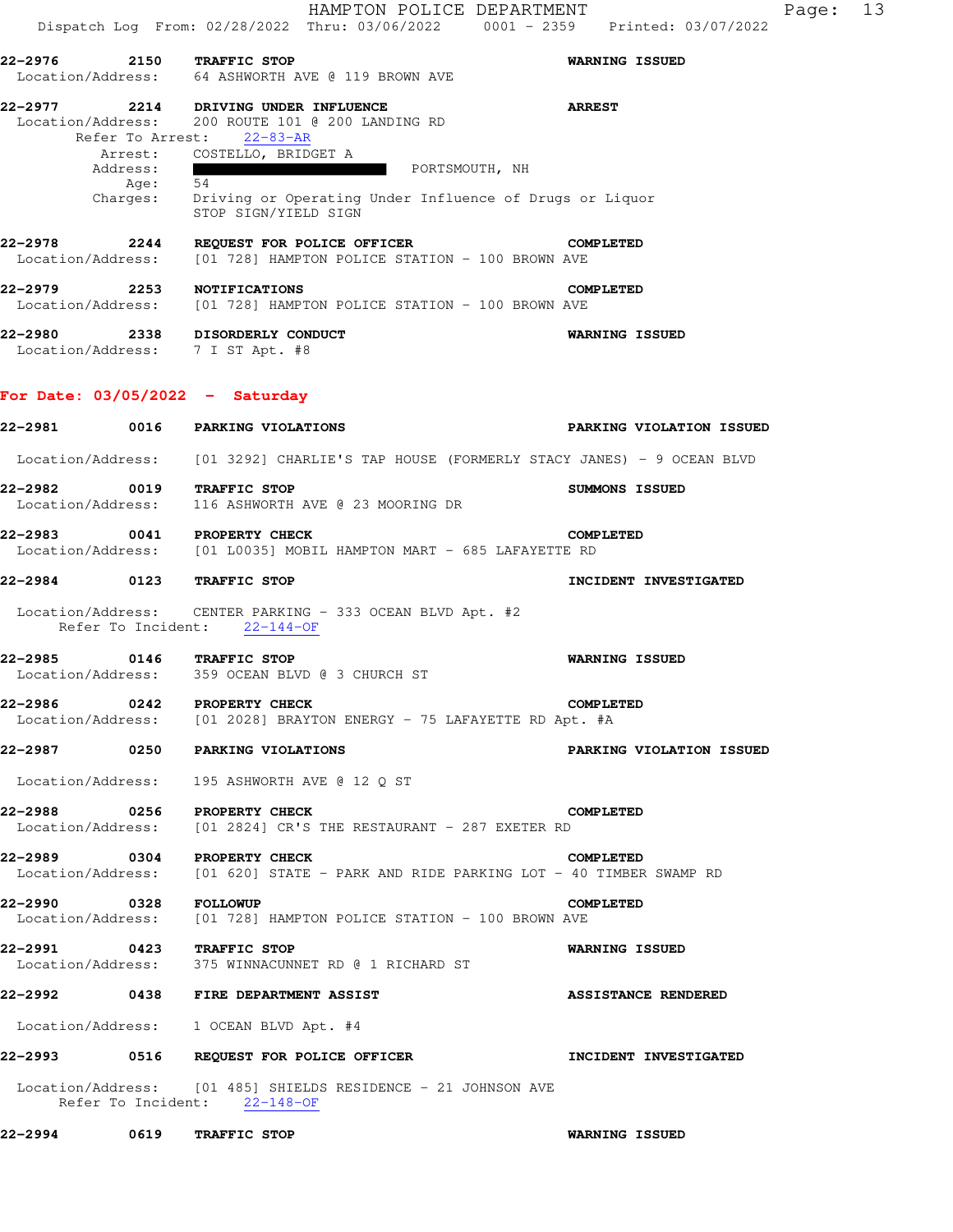HAMPTON POLICE DEPARTMENT Fage: 14 Dispatch Log From: 02/28/2022 Thru: 03/06/2022 0001 - 2359 Printed: 03/07/2022 Location/Address: [01 576] INTERCHANGE N/B - 180 LAFAYETTE RD **22-2995 0641 FIRE DEPARTMENT ASSIST INCIDENT INVESTIGATED**  Location/Address: 34 DEPOT SQ Refer To Incident: 22-145-OF **22-2996 0929 FIRE DEPARTMENT ASSIST ASSISTANCE RENDERED**  Location/Address: 463 EXETER RD **22-2997 1006 SUSPICIOUS ACTIVITY ACTIVITY INVESTIGATED**  Location/Address: 241 OCEAN BLVD @ 6 A ST **22-2998 1020 TRAFFIC STOP WARNING ISSUED**  Location/Address: 318 HIGH ST @ 4 TAYLOR ST **22-2999 1048 TRAFFIC STOP WARNING ISSUED**  Location/Address: 14 ANCIENT HWY @ 3 TOPPAN ST **22-3000 1057 FIRE DEPARTMENT ASSIST ASSISTANCE RENDERED**  Location/Address: 235 TOWLE FARM RD Apt. #2 **22-3001 1102 SUSPICIOUS ACTIVITY 120 DIABLE TO LOCATE** Location/Address: 66 BROWN AVE @ 7 DIANE LN 66 BROWN AVE @ 7 DIANE LN **22-3002 1110 TRAFFIC STOP WARNING ISSUED**  Location/Address: 809 OCEAN BLVD @ 3 9TH ST **22-3003 1118 TRAFFIC STOP WARNING ISSUED**  Location/Address: 753 OCEAN BLVD **22-3004 1122 TRAFFIC MONITORING AREA MONITORED**  Location/Address: 12 BITTERSWEET LN @ 60 BROWN AVE **22-3005 1125 TRAFFIC STOP WARNING ISSUED**  Location/Address: 769 OCEAN BLVD @ 1 5TH ST 22-3006 1158 TRAFFIC STOP **1158 SUMMONS ISSUED**  Location/Address: 35 OCEAN BLVD **22-3007 1204 THEFT ARREST**  Location/Address: 2 ISLAND PATH @ 10 ASHWORTH AVE Refer To Incident: 22-147-OF Refer To Arrest: 22-84-AR Arrest: FUENTE, JUAN Address: ALBANY, NY Age: 28 Charges: CONSPIRACY TO COMMIT LOITERING PROWLING Refer To Arrest: 22-85-AR Arrest: SANDOVAL TATIS, JORGE Address: Address: No. 2016 2017 11:30 ALBANY, NY Age: 26 Charges: CONSPIRACY TO COMMIT Refer To Arrest: 22-86-AR Arrest: SANDOVAL TATIS, GENESIS Address: ALBANY, NY Age: 22 Charges: LOITERING Refer To P/C: 22-87-AR P/C: SANDOVAL TATIS, GENESIS Address: ALBANY, NY

#### **22-3008 1230 SEXUAL OFFENDER REGISTRATION INCIDENT INVESTIGATED**

Age:  $2\overline{2}$ 

 Location/Address: [01 728] HAMPTON POLICE STATION - 100 BROWN AVE Refer To Incident: 22-146-OF

Charges: MANUFACTURE, SALE, POSSESSION FALSE ID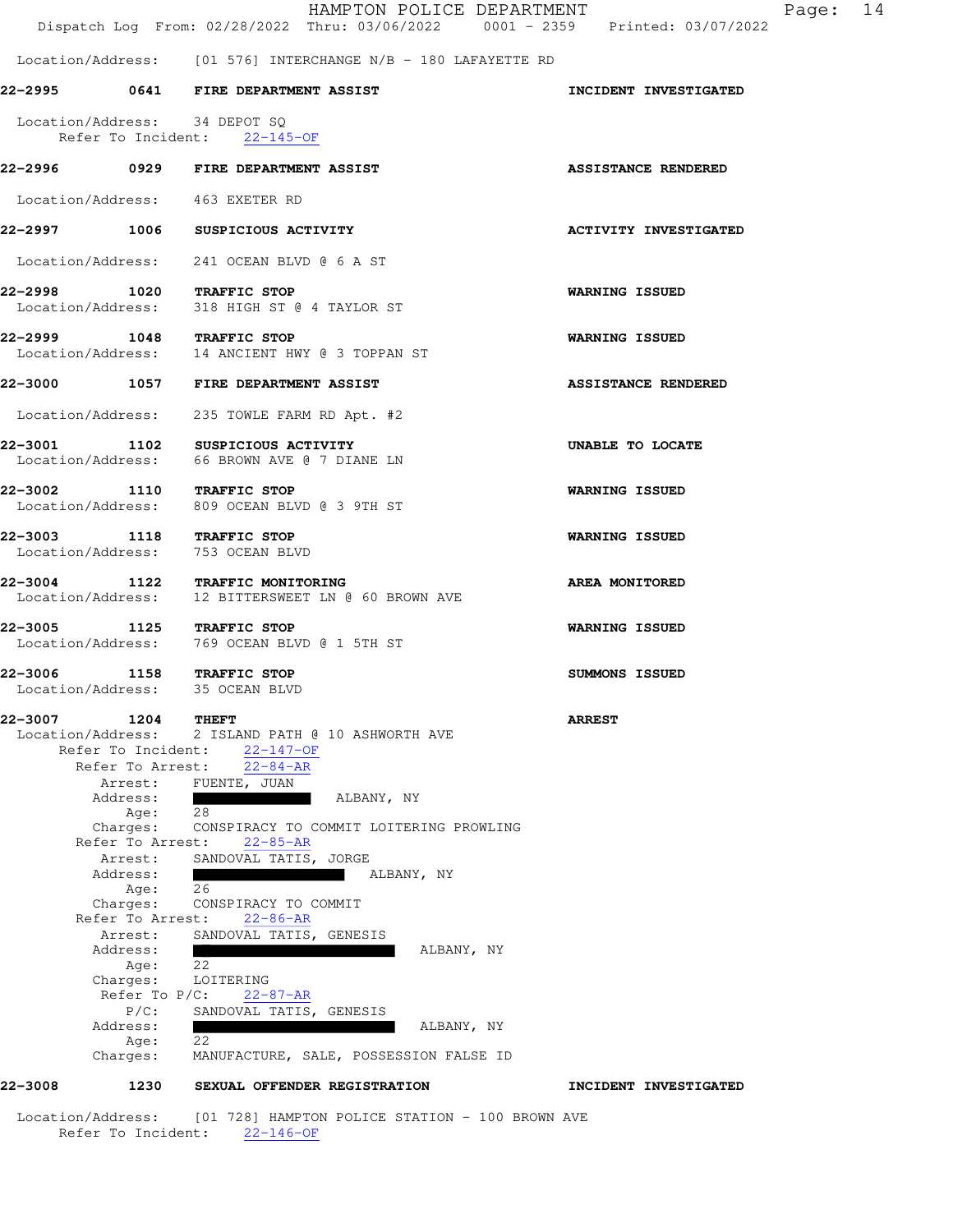# **22-3009 1427 FIRE DEPARTMENT ASSIST ASSISTANCE RENDERED**

Location/Address: 83 BROWN AVE Apt. #14

**22-3010 1605 REQUEST FOR POLICE OFFICER COMPLETED**  Location/Address: [01 728] HAMPTON POLICE STATION - 100 BROWN AVE

**22-3011 1725 TRAFFIC STOP NO ACTION**  Location/Address: 241 OCEAN BLVD @ 6 A ST

**22-3012 1733 TRAFFIC STOP WARNING ISSUED**  Location/Address: 215 OCEAN BLVD @ 8 B ST

**22-3013 1739 TRAFFIC STOP WARNING ISSUED**  Location/Address: 779 OCEAN BLVD @ 3 6TH ST

**22-3014 2003 TRAFFIC STOP WARNING ISSUED**  Location/Address: [01 653] HAMPTON FALLS TOWN LINE - 1 LAFAYETTE RD

**22-3015 2022 TRAFFIC STOP COMPLETED**  Location/Address: 2 OCEAN BLVD @ 8 STATE PARK RD

**22-3016 2159 TRAFFIC STOP WARNING ISSUED**  [01 1577] STATE MAIN BEACH - NORTH BATH HOUSE - 288 OCEAN BLVD

**22-3017** 2203 TRAFFIC STOP **NO ACTION** Location/Address: 471 LAFAYETTE RD @ 1 HIGH ST

### **For Date: 03/06/2022 - Sunday**

| 22-3018<br>Location/Address: | 0139 | <b>WARNING ISSUED</b><br>TRAFFIC STOP<br>170 WINNACUNNET RD @ 1 MILL RD            |  |
|------------------------------|------|------------------------------------------------------------------------------------|--|
| 22-3019                      | 0154 | PROPERTY CHECK<br>AREA MONITORED                                                   |  |
|                              |      | Togotion (Addresse) - 101 06001 CEACOACE UNITER COOPS COMPIEV - 211 MINUACUNUER DD |  |

Location/Address: [01 2688] SEACOAST UNITED SPORTS COMPLEX - 311 WINNACUNNET RD

**22-3020 0234 PARKING VIOLATIONS COMPLETED**  Location/Address: B ST

**22-3021** 0236 PROPERTY CHECK **AREA MONITORED** Location/Address: [01 3547] WHYM CRAFT BEER CAFE - 853 LAFAYETTE RD

#### **22-3022 0244 PARKING VIOLATIONS COMPLETED**  Location/Address: C ST

#### **22-3023 0252 TRAFFIC STOP ACTIVITY INVESTIGATED**

Location/Address: [01 1458] PARKING LOT/TENT SITE - C ST

**22-3024 0310 PARKING VIOLATIONS COMPLETED**  Location/Address: I ST

**22-3025 0316 PARKING VIOLATIONS COMPLETED**  Location/Address: H ST

## **22-3026 0536 TRAFFIC STOP WARNING ISSUED**  Location/Address: [01 2318] THE COMMUNITY OVEN - 845 LAFAYETTE RD Apt. #7

**22-3027 0616 NOTIFICATIONS COMPLETED**  Location/Address: [01 1903] VALERA RESIDENCE - 9 M ST

**22-3028 0814 FOLLOWUP COMPLETED**  Location/Address: [01 728] HAMPTON POLICE STATION - 100 BROWN AVE

**22-3029 0820 TRAFFIC MONITORING AREA MONITORED**  Location/Address: [01 0187] MIDDLETON LUMBER - 864 LAFAYETTE RD

**22-3030 0913 TRAFFIC STOP WARNING ISSUED**  Location/Address: [01 622] TIDE MILL BRIDGE - 100 ROUTE 101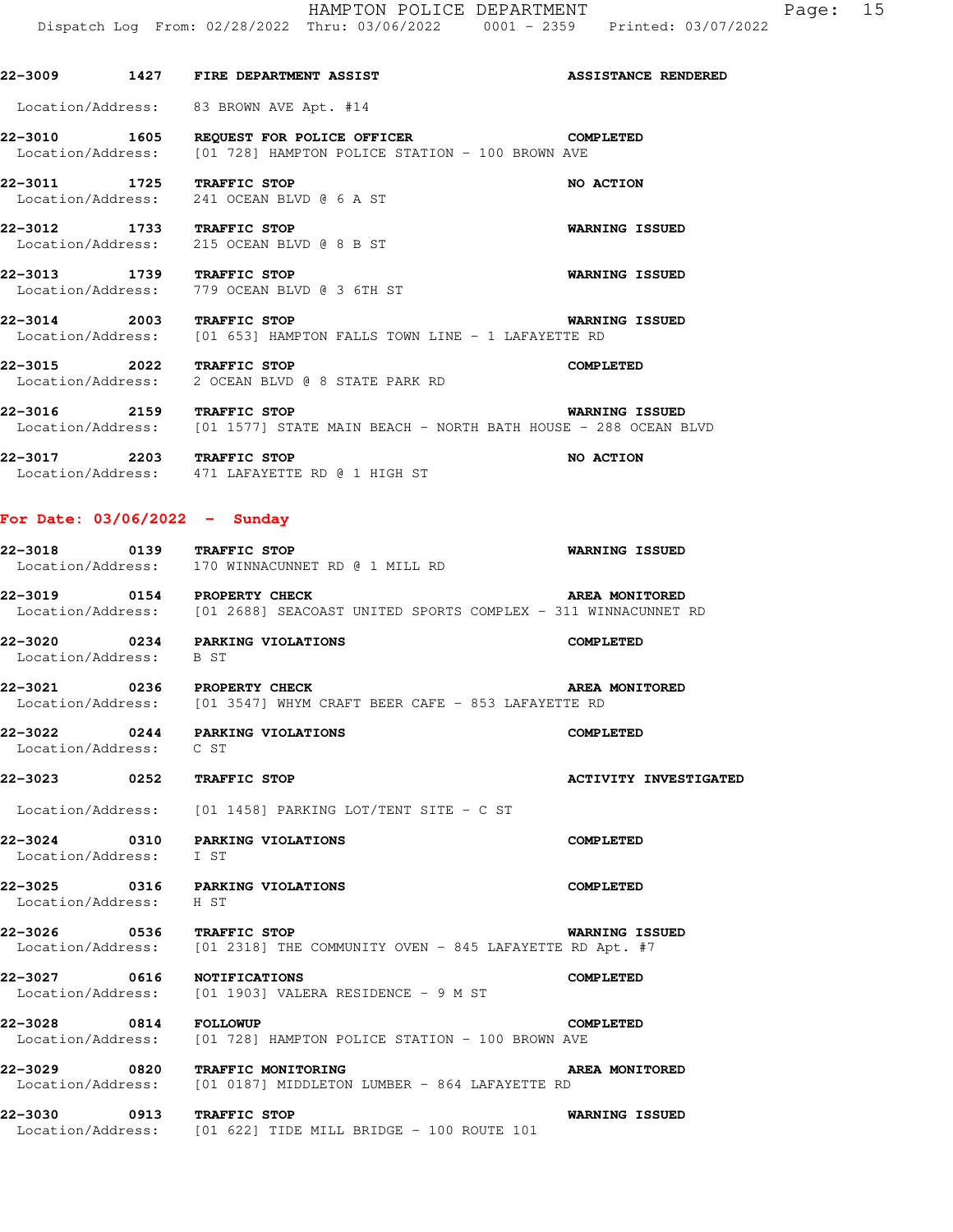|                              |      | HAMPTON POLICE DEPARTMENT<br>Dispatch Log From: 02/28/2022 Thru: 03/06/2022 0001 - 2359 Printed: 03/07/2022                         | Page:                        | 16 |
|------------------------------|------|-------------------------------------------------------------------------------------------------------------------------------------|------------------------------|----|
|                              |      | 22-3031 0938 NOTIFICATIONS<br>Location/Address: [01 307] MARGUERITE MOTEL - 112 ASHWORTH AVE                                        | <b>COMPLETED</b>             |    |
|                              |      | 22-3032 0943 FIRE DEPARTMENT ASSIST                                                                                                 | <b>ASSISTANCE RENDERED</b>   |    |
|                              |      | Location/Address: [01 1971] MJC SEACOAST VENTURES 10 LLC - 24 H ST Apt. #1                                                          |                              |    |
|                              |      | 22-3033 1038 FIRE DEPARTMENT ASSIST                                                                                                 | <b>ASSISTANCE RENDERED</b>   |    |
|                              |      | Location/Address: [01 2917] MCENTEE / BRANQUINHO RESIDENCE - 199 LANDING RD                                                         |                              |    |
|                              |      | 22-3034 1052 FIRE DEPARTMENT ASSIST NO ACTION<br>Location/Address: [01 1248] VILLAGE AT HAMPTON CENTER - 373 LAFAYETTE RD Apt. #302 |                              |    |
| 22-3035 1140 ACCIDENT        |      |                                                                                                                                     | <b>ACCIDENT INVESTIGATED</b> |    |
|                              |      | Location/Address: 663 LAFAYETTE RD @ 7 ANNS LN<br>Refer To Accident: 22-59-AC                                                       |                              |    |
|                              |      | 22-3036 1146 FIRE DEPARTMENT ASSIST                                                                                                 | <b>ASSISTANCE RENDERED</b>   |    |
|                              |      | Location/Address: [01 2922] CORNERSTONE AT HAMPTON HEALTH FACILITY - 298 EXETER RD                                                  |                              |    |
|                              |      | 22-3037 1232 TRAFFIC STOP<br>Location/Address: 2 OCEAN BLVD @ 8 STATE PARK RD                                                       | <b>WARNING ISSUED</b>        |    |
| 22-3038 1246 FOLLOWUP        |      | Location/Address: [01 728] HAMPTON POLICE STATION - 100 BROWN AVE                                                                   | <b>COMPLETED</b>             |    |
|                              |      | 22-3039 1313 TRAFFIC STOP<br>Location/Address: 7 ISLAND PATH                                                                        | WARNING ISSUED               |    |
| 22-3040 1318 ALARM           |      | Location/Address: CM RUG - 541 LAFAYETTE RD                                                                                         | UNABLE TO LOCATE             |    |
|                              |      | 22-3041 1447 TRAFFIC STOP<br>Location/Address: 20 CHURCH ST @ 4 FRANCIS ST                                                          | <b>SUMMONS ISSUED</b>        |    |
|                              |      | 22-3042 1536 TRAFFIC STOP<br>Location/Address: 264 WINNACUNNET RD                                                                   | WARNING ISSUED               |    |
| 22-3043<br>Location/Address: | 1558 | <b>TRAFFIC STOP</b><br>573 OCEAN BLVD                                                                                               | <b>COMPLETED</b>             |    |
|                              |      | 22-3044 1610 OBSTRUCTING PUBLIC WAY<br>Location/Address: 9 PURINGTON LN                                                             | <b>COMPLETED</b>             |    |
| 22-3045                      |      | <b>1615 FIRE DEPARTMENT ASSIST</b>                                                                                                  | <b>ASSISTANCE RENDERED</b>   |    |
|                              |      | Location/Address: [01 6002] PARTRIDGE HOUSE - 777 LAFAYETTE RD                                                                      |                              |    |
|                              |      | 22-3046  1651 FIRE DEPARTMENT ASSIST                                                                                                | <b>ASSISTANCE RENDERED</b>   |    |
|                              |      | Location/Address: [01 1863] LAGERSTROM - 19 BIRCH RD                                                                                |                              |    |
| Location/Address:            |      | 22-3047 1722 ASSIST OTHER POLICE AGENCY<br>200 LANDING RD Apt. #9                                                                   | UNABLE TO LOCATE             |    |
|                              |      | 22-3048 1746 ADMINISTRATIVE ERRAND<br>Location/Address: [01 728] HAMPTON POLICE STATION - 100 BROWN AVE                             | <b>COMPLETED</b>             |    |
| 22–3049                      |      | 1754 LEGAL PAPER SERVICE<br>Location/Address: [01 81] NAUTICAL MOTEL - 147 ASHWORTH AVE Apt. #17                                    | <b>NOT SERVED</b>            |    |
|                              |      | 22-3050 1801 SUSPICIOUS ACTIVITY                                                                                                    | INCIDENT INVESTIGATED        |    |
|                              |      | Location/Address: [01 1577] STATE MAIN BEACH - NORTH BATH HOUSE - 288 OCEAN BLVD<br>Refer To Incident: 22-149-OF                    |                              |    |

**22-3051 1816 TRAFFIC STOP COMPLETED**